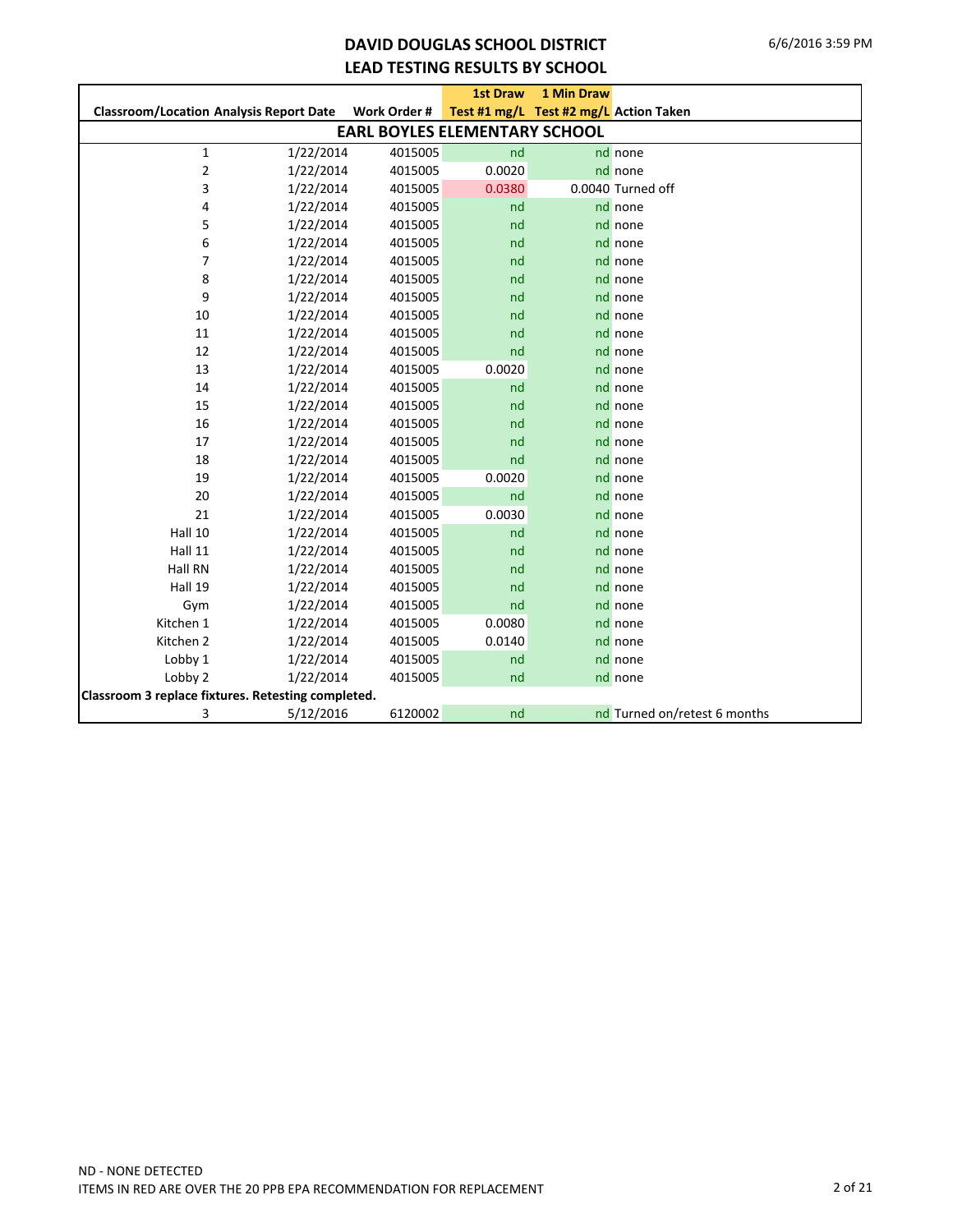| nalytical<br>LABORATORIES, INC.<br>13035 SW Pacific Hwy<br><b>Tigard, OR 97223</b><br>Fel.: (503) 639-9311  Fax: (503) 684-1588                                                       | lexin        | <b>Professional</b><br>Laboratory<br><b>Services</b> |                            |                             |                        |                                                                                     |                                    | Sampled By: Faye Bayer<br><b>Work Order: 4015005</b> | Reported: 01/22/2014<br>Received: 01/15/2014 | <b>ANALYSIS REPORT</b><br>ORELAP Accredited Lab#: OR-100013 |
|---------------------------------------------------------------------------------------------------------------------------------------------------------------------------------------|--------------|------------------------------------------------------|----------------------------|-----------------------------|------------------------|-------------------------------------------------------------------------------------|------------------------------------|------------------------------------------------------|----------------------------------------------|-------------------------------------------------------------|
| $\mathbf c$<br><b>David Douglas School District</b><br>L<br>Attn: David Callaway<br>$\mathbf{I}$<br>ń.<br>2900 SE 122nd<br>E<br>Portland OR, 97236<br>N<br>Phone: (503) 252-2900<br>т |              |                                                      |                            |                             |                        | Project: -<br>Project $#$ :<br>PWSID $#: -$<br>Sampling Location:<br>Sample Matrix: | N/A<br>PO #: 141765<br>Earl Boyers | <b>Drinking Water</b>                                |                                              |                                                             |
| <b>Lab Number</b><br>4015005-01                                                                                                                                                       | <b>EB 1A</b> | <b>Sample Name</b>                                   |                            | Sampled: 1/9/14 6:52        |                        |                                                                                     | <b>Sample Composition:</b>         |                                                      |                                              |                                                             |
| Metals (Total)                                                                                                                                                                        |              | Code                                                 | <b>Method</b>              | <b>Units</b>                | <b>Result</b>          | <b>MRL</b>                                                                          | <b>EPA MCL</b>                     | <b>Secondary</b>                                     |                                              |                                                             |
| +Lead                                                                                                                                                                                 |              | 1030                                                 | EPA 200.9                  | mg/L                        | <b>ND</b>              | 0.002                                                                               | 0.015                              | Standard*                                            | 01/20/14 14:22                               | <b>Analysis Date/Time</b>                                   |
| <b>Lab Number</b><br>4015005-02                                                                                                                                                       | <b>EB 1B</b> | <b>Sample Name</b>                                   |                            | <b>Sampled: 1/9/14 6:54</b> |                        |                                                                                     | <b>Sample Composition:</b>         |                                                      |                                              |                                                             |
| Metals (Total)                                                                                                                                                                        |              | Code                                                 | <b>Method</b>              | <b>Units</b>                | <b>Result</b>          | <b>MRL</b>                                                                          | <b>EPA MCL</b>                     | <b>Secondary</b><br>Standard*                        |                                              | <b>Analysis Date/Time</b>                                   |
| $t$ <i>Lead</i>                                                                                                                                                                       |              | 1030                                                 | EPA 200.9                  | mg/L                        | <b>ND</b>              | 0.002                                                                               | 0.015                              |                                                      | 01/20/14 14:22                               |                                                             |
| Lab Number<br>4015005-03                                                                                                                                                              | <b>EB 2A</b> | <b>Sample Name</b>                                   |                            | Sampled: 1/9/14 6:56        |                        |                                                                                     | <b>Sample Composition:</b>         |                                                      |                                              |                                                             |
| Metals (Total)                                                                                                                                                                        |              |                                                      |                            |                             |                        |                                                                                     |                                    | <b>Secondary</b>                                     |                                              |                                                             |
| $t$ <i>Lead</i>                                                                                                                                                                       |              | Code<br>1030                                         | <b>Method</b><br>EPA 200.9 | <b>Units</b><br>mg/L        | <b>Result</b><br>0.002 | <b>MRL</b><br>0.002                                                                 | <b>EPA MCL</b><br>0.015            | Standard*                                            | 01/20/14 14:22                               | <b>Analysis Date/ Time</b>                                  |
| <b>Lab Number</b><br>4015005-04                                                                                                                                                       | <b>EB 2B</b> | <b>Sample Name</b>                                   |                            | <b>Sampled: 1/9/14 6:58</b> |                        |                                                                                     | <b>Sample Composition:</b>         |                                                      |                                              | C E                                                         |
|                                                                                                                                                                                       |              |                                                      |                            |                             |                        |                                                                                     |                                    | <b>Secondary</b>                                     |                                              |                                                             |
| Metals (Total)                                                                                                                                                                        |              | Code                                                 | <b>Method</b>              | <b>Units</b>                | <b>Result</b>          | <b>MRL</b>                                                                          | <b>EPA MCL</b>                     | Standard*                                            |                                              | <b>Analysis Date/Time</b>                                   |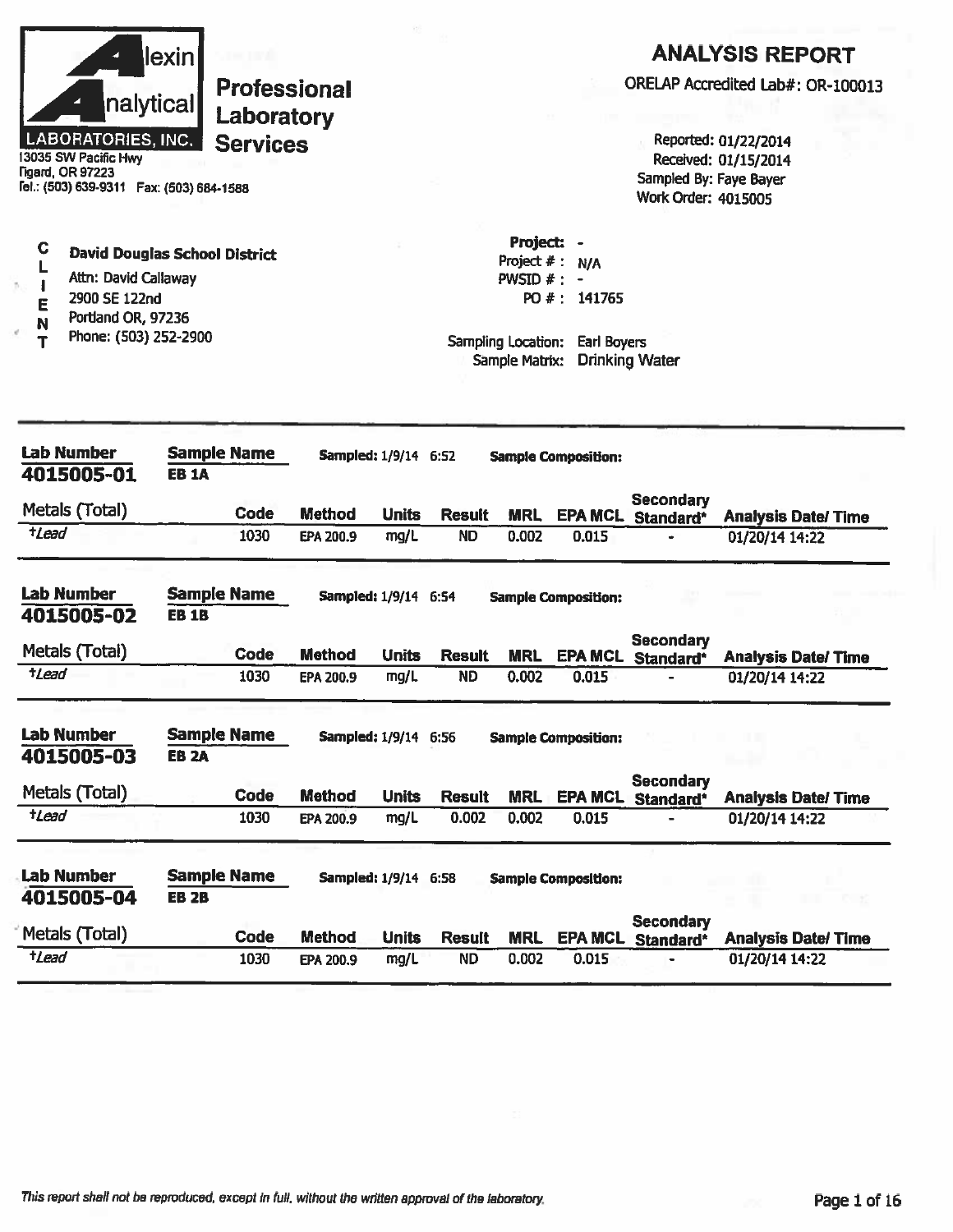| nalytical <br><b>LABORATORIES, INC.</b><br>13035 SW Pacific Hwy<br>ligard, OR 97223<br>Tel.: (503) 639-9311  Fax: (503) 684-1588                 | lexin       | <b>Professional</b><br>Laboratory<br><b>Services</b> |               |                             |               |                                                                                         |                             | Sampled By: Faye Bayer<br><b>Work Order: 4015005</b> | <b>ANALYSIS REPORT</b><br>ORELAP Accredited Lab#: OR-100013<br>Reported: 01/22/2014<br>Received: 01/15/2014 |
|--------------------------------------------------------------------------------------------------------------------------------------------------|-------------|------------------------------------------------------|---------------|-----------------------------|---------------|-----------------------------------------------------------------------------------------|-----------------------------|------------------------------------------------------|-------------------------------------------------------------------------------------------------------------|
| С<br><b>David Douglas School District</b><br>Attn: David Callaway<br>ı<br>2900 SE 122nd<br>Ē<br>Portland OR, 97236<br>N<br>Phone: (503) 252-2900 |             |                                                      |               |                             |               | Project: -<br>Project $#: N/A$<br>PWSID $#$ : -<br>Sampling Location:<br>Sample Matrix: | PO #: 141765<br>Earl Boyers | <b>Drinking Water</b>                                |                                                                                                             |
| <b>Lab Number</b><br>4015005-05                                                                                                                  | <b>EB3A</b> | <b>Sample Name</b>                                   |               | <b>Sampled: 1/9/14 7:08</b> |               |                                                                                         | <b>Sample Composition:</b>  |                                                      |                                                                                                             |
| Metals (Total)                                                                                                                                   |             | Code                                                 | <b>Method</b> | <b>Units</b>                | <b>Result</b> | <b>MRL</b>                                                                              |                             | <b>Secondary</b><br>EPA MCL Standard*                | <b>Analysis Date/Time</b>                                                                                   |
| $t$ Lead                                                                                                                                         |             | 1030                                                 | EPA 200.9     | mg/L                        | 0.038         | 0.004                                                                                   | 0.015                       |                                                      | 01/22/14 11:25 MCLE                                                                                         |
| <b>Lab Number</b><br>4015005-06                                                                                                                  | <b>EB3B</b> | <b>Sample Name</b>                                   |               | <b>Sampled: 1/9/14 7:10</b> |               |                                                                                         | <b>Sample Composition:</b>  |                                                      |                                                                                                             |
| Metals (Total)                                                                                                                                   |             | Code                                                 | <b>Method</b> | <b>Units</b>                | <b>Result</b> | <b>MRL</b>                                                                              |                             | <b>Secondary</b><br><b>EPA MCL</b> Standard*         | <b>Analysis Date/Time</b>                                                                                   |
| <i><b>tLead</b></i>                                                                                                                              |             | 1030                                                 | EPA 200.9     | mg/L                        | 0.004         | 0.002                                                                                   | 0.015                       |                                                      | 01/22/14 11:25                                                                                              |
| <b>Lab Number</b><br>4015005-07                                                                                                                  | <b>EB4A</b> | <b>Sample Name</b>                                   |               | Sampled: 1/9/14 7:13        |               |                                                                                         | <b>Sample Composition:</b>  |                                                      |                                                                                                             |
| Metals (Total)                                                                                                                                   |             | Code                                                 | <b>Method</b> | <b>Units</b>                | <b>Result</b> |                                                                                         |                             | <b>Secondary</b>                                     |                                                                                                             |
| tLead                                                                                                                                            |             | 1030                                                 | EPA 200.9     | mg/L                        | <b>ND</b>     | <b>MRL</b><br>0.002                                                                     | <b>EPA MCL</b><br>0.015     | Standard*                                            | <b>Analysis Date/Time</b><br>01/20/14 14:22                                                                 |
| <b>Lab Number</b><br>4015005-08                                                                                                                  | <b>EB4B</b> | <b>Sample Name</b>                                   |               | Sampled: 1/9/14 7:14        |               |                                                                                         | <b>Sample Composition:</b>  |                                                      |                                                                                                             |
| Metals (Total)                                                                                                                                   |             | Code                                                 | <b>Method</b> | <b>Units</b>                | <b>Result</b> | <b>MRL</b>                                                                              | <b>EPA MCL</b>              | <b>Secondary</b><br>Standard*                        | <b>Analysis Date/ Time</b>                                                                                  |
| $t$ <i>Lead</i>                                                                                                                                  |             | 1030                                                 | EPA 200.9     | mg/L                        | <b>ND</b>     | 0.002                                                                                   | 0.015                       |                                                      | 01/20/14 14:22                                                                                              |

ò.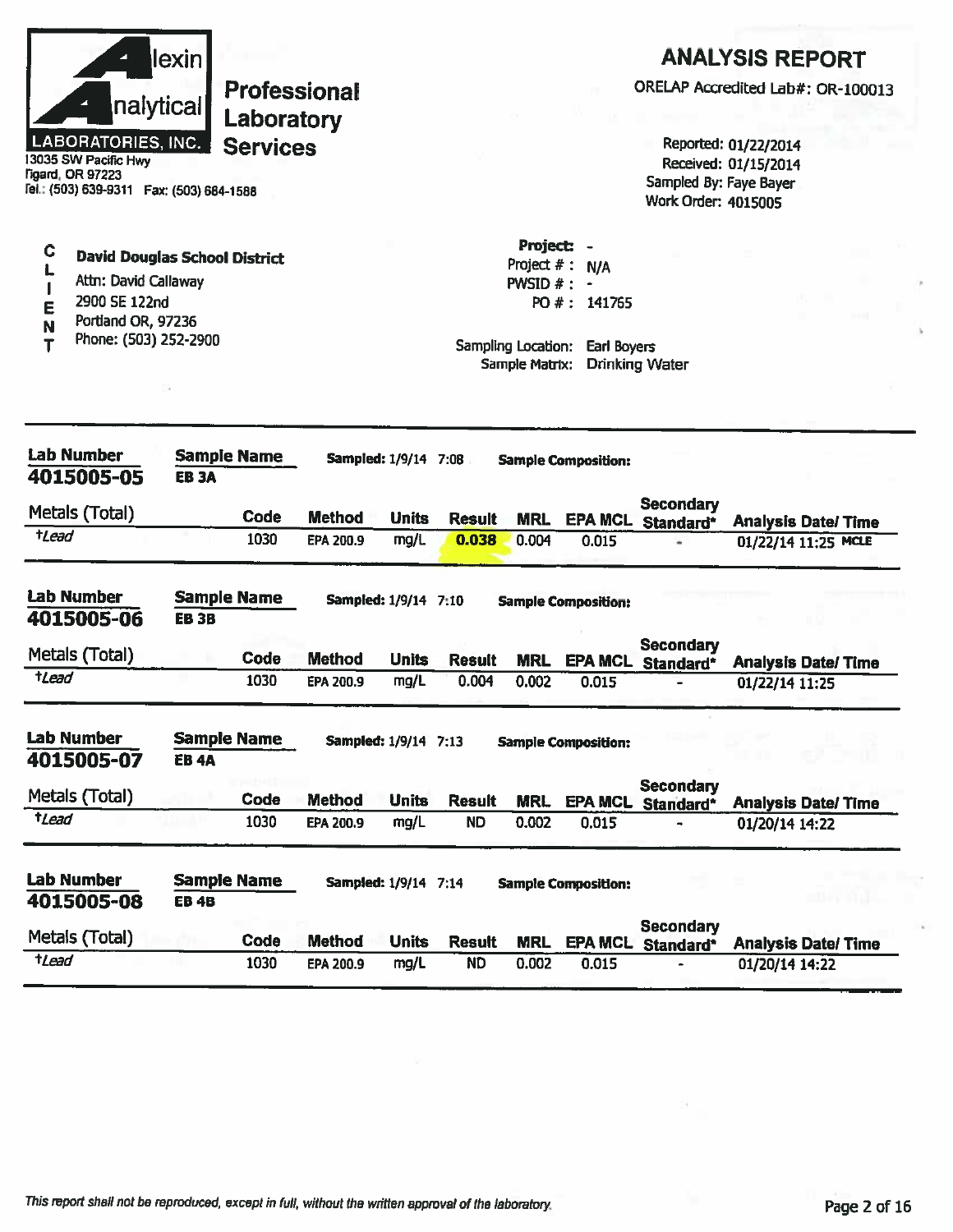| <b>LABORATORIES, INC.</b><br>13035 SW Pacific Hwy<br><b>Tigard, OR 97223</b><br>Fel.: (503) 639-9311  Fax: (503) 684-1588     | lexin<br>nalytical                   | Laboratory<br><b>Services</b> | <b>Professional</b>                   |                      |                            |                                                                                    |                                              | Sampled By: Faye Bayer<br><b>Work Order: 4015005</b> | <b>ANALYSIS REPORT</b><br>ORELAP Accredited Lab#: OR-100013<br>Reported: 01/22/2014<br>Received: 01/15/2014 |
|-------------------------------------------------------------------------------------------------------------------------------|--------------------------------------|-------------------------------|---------------------------------------|----------------------|----------------------------|------------------------------------------------------------------------------------|----------------------------------------------|------------------------------------------------------|-------------------------------------------------------------------------------------------------------------|
| C<br>L<br>Attn: David Callaway<br>$\mathbf{I}$<br>2900 SE 122nd<br>E<br>Portland OR, 97236<br>N<br>Phone: (503) 252-2900<br>т | <b>David Douglas School District</b> |                               |                                       |                      |                            | Project: -<br>Project $#:$<br>PWSID $#: -$<br>Sampling Location:<br>Sample Matrix: | N/A<br>PO #: 141765<br><b>Earl Boyers</b>    | <b>Drinking Water</b>                                |                                                                                                             |
| <b>Lab Number</b><br>4015005-09                                                                                               | <b>Sample Name</b><br><b>EB 5A</b>   |                               | Sampled: 1/9/14 7:16                  |                      |                            |                                                                                    | <b>Sample Composition:</b>                   |                                                      |                                                                                                             |
| Metals (Total)<br>tLead                                                                                                       |                                      | Code<br>1030                  | <b>Method</b><br>EPA 200.9            | <b>Units</b><br>mg/L | <b>Result</b><br><b>ND</b> | <b>MRL</b><br>0.002                                                                | 0.015                                        | <b>Secondary</b><br><b>EPA MCL</b> Standard*         | <b>Analysis Date/Time</b><br>01/20/14 14:22                                                                 |
| Lab Number<br>4015005-10<br>Metals (Total)                                                                                    | <b>Sample Name</b><br><b>EB 5B</b>   | Code                          | Sampled: 1/9/14 7:18<br><b>Method</b> | <b>Units</b>         | <b>Result</b>              | <b>MRL</b>                                                                         | <b>Sample Composition:</b><br><b>EPA MCL</b> | Secondary<br>Standard*                               | <b>Analysis Date/Time</b>                                                                                   |
| tLead                                                                                                                         |                                      | 1030                          | EPA 200.9                             | mg/L                 | <b>ND</b>                  | 0.002                                                                              | 0.015                                        |                                                      | 01/20/14 14:22                                                                                              |
| <b>Lab Number</b><br>4015005-11                                                                                               | <b>Sample Name</b><br><b>EB 6A</b>   |                               | <b>Sampled: 1/9/14 7:20</b>           |                      |                            |                                                                                    | <b>Sample Composition:</b>                   |                                                      |                                                                                                             |
| Metals (Total)                                                                                                                |                                      | Code                          | <b>Method</b>                         | <b>Units</b>         | <b>Result</b>              | <b>MRL</b>                                                                         |                                              | <b>Secondary</b><br><b>EPA MCL</b> Standard*         | <b>Analysis Date/Time</b>                                                                                   |
| $t$ Lead                                                                                                                      |                                      | 1030                          | EPA 200.9                             | mg/L                 | <b>ND</b>                  | 0.002                                                                              | 0.015                                        |                                                      | 01/20/14 14:22                                                                                              |
| <b>Lab Number</b><br>4015005-12                                                                                               | <b>Sample Name</b><br><b>EB 6B</b>   |                               | <b>Sampled: 1/9/14 7:21</b>           |                      |                            |                                                                                    | <b>Sample Composition:</b>                   | <b>Secondary</b>                                     |                                                                                                             |
| Metals (Total)                                                                                                                |                                      | <b>Code</b>                   | <b>Method</b>                         | <b>Units</b>         | <b>Result</b>              | <b>MRL</b>                                                                         |                                              | <b>EPA MCL Standard*</b>                             | <b>Analysis Date/Time</b>                                                                                   |
| $t$ <i>Lead</i>                                                                                                               |                                      | 1030                          | EPA 200.9                             | mg/L                 | <b>ND</b>                  | 0.002                                                                              | 0.015                                        |                                                      | 01/20/14 14:22                                                                                              |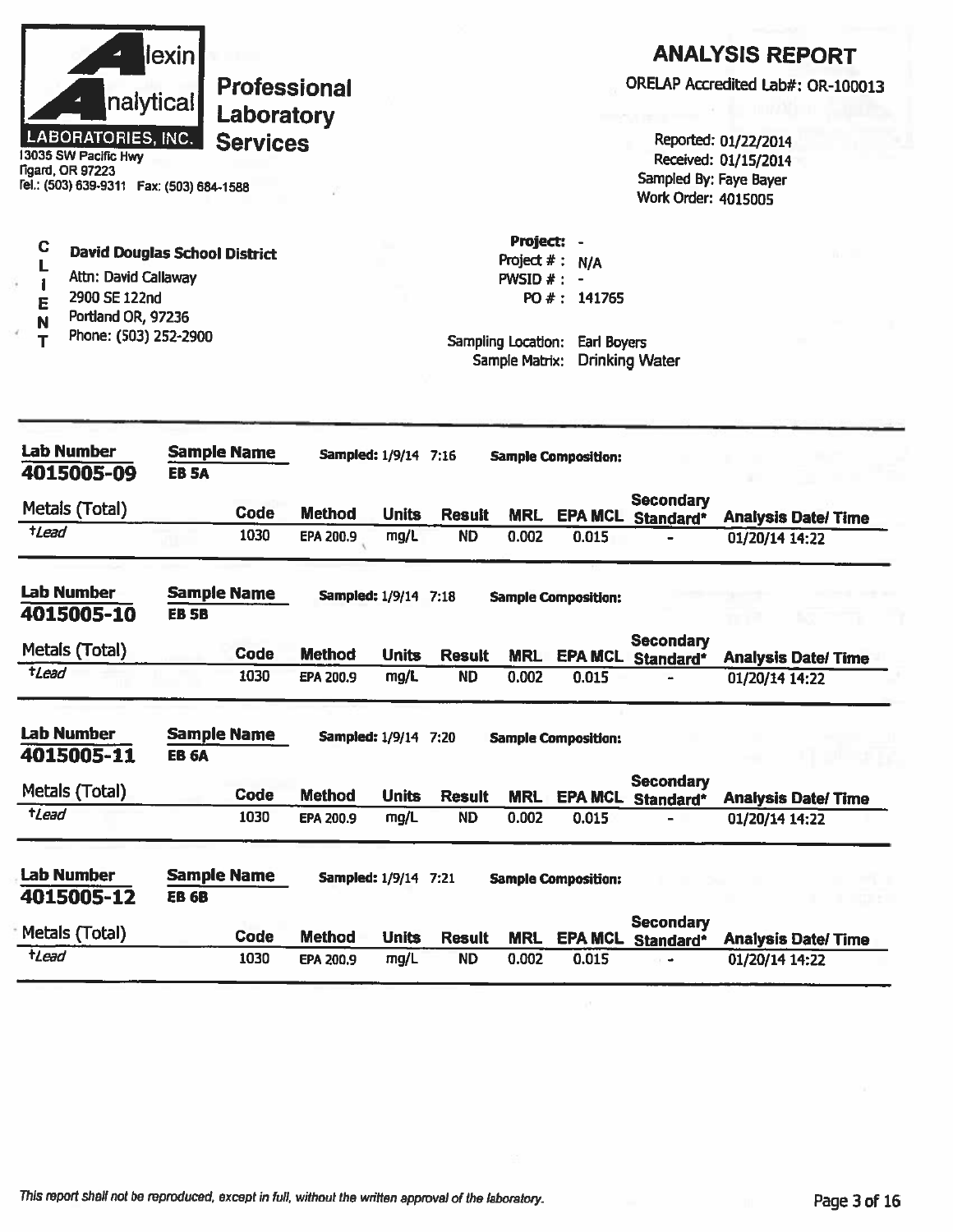|         | <b>Lab Number</b><br>4015005-13<br>Metals (Total)                                                                                      | <b>EB7A</b> | <b>Sample Name</b><br>Code                           | <b>Method</b> | Sampled: 1/9/14 7:25<br><b>Units</b> | <b>Result</b> | <b>MRL</b>                           | <b>Sample Composition:</b>                  | <b>Secondary</b><br>EPA MCL Standard*                |                                                                                                             |  |
|---------|----------------------------------------------------------------------------------------------------------------------------------------|-------------|------------------------------------------------------|---------------|--------------------------------------|---------------|--------------------------------------|---------------------------------------------|------------------------------------------------------|-------------------------------------------------------------------------------------------------------------|--|
|         |                                                                                                                                        |             |                                                      |               |                                      |               |                                      |                                             |                                                      |                                                                                                             |  |
|         |                                                                                                                                        |             |                                                      |               |                                      |               |                                      |                                             |                                                      |                                                                                                             |  |
| N<br>T  | Portland OR, 97236<br>Phone: (503) 252-2900                                                                                            |             |                                                      |               |                                      |               | Sampling Location:<br>Sample Matrix: | <b>Earl Boyers</b><br><b>Drinking Water</b> |                                                      |                                                                                                             |  |
| I<br>E  | Attn: David Callaway<br>2900 SE 122nd                                                                                                  |             |                                                      |               |                                      |               | PWSID $#$ :                          | $\bullet$<br>PO #: 141765                   |                                                      |                                                                                                             |  |
| C<br>L, | <b>David Douglas School District</b>                                                                                                   |             |                                                      |               |                                      |               | Project: -<br>Project $#:$           | N/A                                         |                                                      |                                                                                                             |  |
|         | nalytical<br><b>LABORATORIES, INC.</b><br>13035 SW Pacific Hwy<br><b>Tigard, OR 97223</b><br>Tel.: (503) 639-9311  Fax: (503) 684-1588 | lexin       | <b>Professional</b><br>Laboratory<br><b>Services</b> |               |                                      |               |                                      |                                             | Sampled By: Faye Bayer<br><b>Work Order: 4015005</b> | <b>ANALYSIS REPORT</b><br>ORELAP Accredited Lab#: OR-100013<br>Reported: 01/22/2014<br>Received: 01/15/2014 |  |

| 4015005-15     | <b>EB 8A</b> |      |               |       |               |            |                |                        |                           |
|----------------|--------------|------|---------------|-------|---------------|------------|----------------|------------------------|---------------------------|
| Metals (Total) |              | Code | <b>Method</b> | Units | <b>Result</b> | <b>MRL</b> | <b>EPA MCL</b> | Secondary<br>Standard* | <b>Analysis Date/Time</b> |
| tLead          |              | 1030 | EPA 200.9     | mg/L  | <b>ND</b>     | 0.002      | 0.015          | $\blacksquare$         | 01/20/14 14:22            |
|                |              |      |               |       |               |            |                |                        |                           |

| Lab Number<br>4015005-16 | <b>EB 8B</b> | <b>Sample Name</b> |               | <b>Sampled: 1/9/14 7:36</b> |               |            | <b>Sample Composition:</b> |                               |                           |
|--------------------------|--------------|--------------------|---------------|-----------------------------|---------------|------------|----------------------------|-------------------------------|---------------------------|
| Metals (Total)           |              | Code               | <b>Method</b> | <b>Units</b>                | <b>Result</b> | <b>MRL</b> | <b>EPA MCL</b>             | <b>Secondary</b><br>Standard* | <b>Analysis Date/Time</b> |
| tLead                    |              | 1030               | EPA 200.9     | mg/L                        | <b>ND</b>     | 0.002      | 0.015                      |                               | 01/20/14 14:22            |

This report shall not be reproduced, except in full, without the written approval of the laboratory.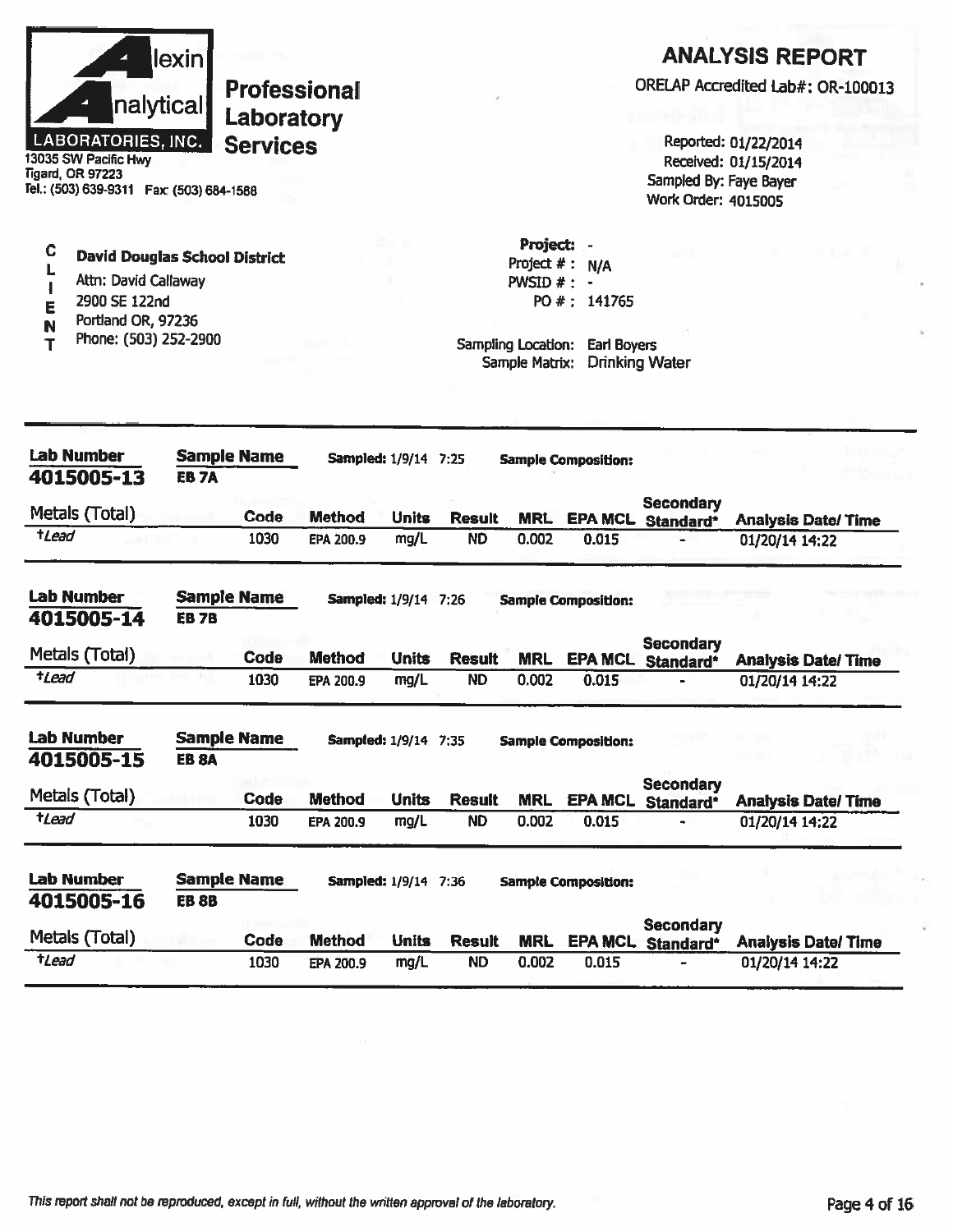

13035 SW Pacific Hwy Tigard, OR 97223 Fel.: (503) 639-9311 Fax: (503) 684-1588

#### $\mathbf C$ **David Douglas School District**  $\mathbf L$

- Attn: David Callaway  $\mathbf{I}$
- 2900 SE 122nd E
- Portland OR, 97236 N
- Phone: (503) 252-2900  $\mathsf{T}$

### **ANALYSIS REPORT**

ORELAP Accredited Lab#: OR-100013

Reported: 01/22/2014 Received: 01/15/2014 Sampled By: Faye Bayer Work Order: 4015005

Project: -Project  $# : N/A$ PWSID  $# : -$ PO #: 141765

| <b>Lab Number</b><br>4015005-17 | <b>Sample Name</b><br><b>EB 9A</b>  |             |                  | <b>Sampled: 1/9/14 7:28</b> |               |            | <b>Sample Composition:</b> |                               |                            |
|---------------------------------|-------------------------------------|-------------|------------------|-----------------------------|---------------|------------|----------------------------|-------------------------------|----------------------------|
| Metals (Total)                  |                                     | Code        | <b>Method</b>    | <b>Units</b>                | <b>Result</b> | <b>MRL</b> | <b>EPA MCL</b>             | Secondary<br>Standard*        | <b>Analysis Date/ Time</b> |
| tLead                           |                                     | 1030        | EPA 200.9        | mg/L                        | <b>ND</b>     | 0.002      | 0.015                      |                               | 01/20/14 14:22             |
| <b>Lab Number</b><br>4015005-18 | <b>Sample Name</b><br><b>EB9B</b>   |             |                  | <b>Sampled: 1/9/14 7:30</b> |               |            | <b>Sample Composition:</b> |                               |                            |
| Metals (Total)                  |                                     | Code        | <b>Method</b>    | <b>Units</b>                | <b>Result</b> | <b>MRL</b> | <b>EPA MCL</b>             | Secondary<br>Standard*        | <b>Analysis Date/Time</b>  |
| tLead                           |                                     | 1030        | EPA 200.9        | mg/L                        | <b>ND</b>     | 0.002      | 0.015                      |                               | 01/20/14 14:22             |
| <b>Lab Number</b><br>4015005-19 | <b>Sample Name</b><br><b>EB 10A</b> |             |                  | <b>Sampled: 1/9/14 7:41</b> |               |            | <b>Sample Composition:</b> |                               |                            |
| Metals (Total)                  |                                     | Code        | <b>Method</b>    | <b>Units</b>                | <b>Result</b> | <b>MRL</b> | <b>EPA MCL</b>             | Secondary<br>Standard*        | <b>Analysis Date/Time</b>  |
| tLead                           |                                     | 1030        | EPA 200.9        | mg/L                        | <b>ND</b>     | 0.002      | 0.015                      |                               | 01/20/14 14:22             |
| <b>Lab Number</b><br>4015005-20 | <b>Sample Name</b><br><b>EB 10B</b> |             |                  | <b>Sampled: 1/9/14 7:43</b> |               |            | <b>Sample Composition:</b> |                               |                            |
| Metals (Total)                  |                                     | <b>Code</b> | <b>Method</b>    | <b>Units</b>                | <b>Result</b> | <b>MRL</b> | <b>EPA MCL</b>             | <b>Secondary</b><br>Standard* | <b>Analysis Date/Time</b>  |
| tLead                           |                                     | 1030        | <b>EPA 200.9</b> | mg/L                        | <b>ND</b>     | 0.002      | 0.015                      |                               | 01/20/14 14:22             |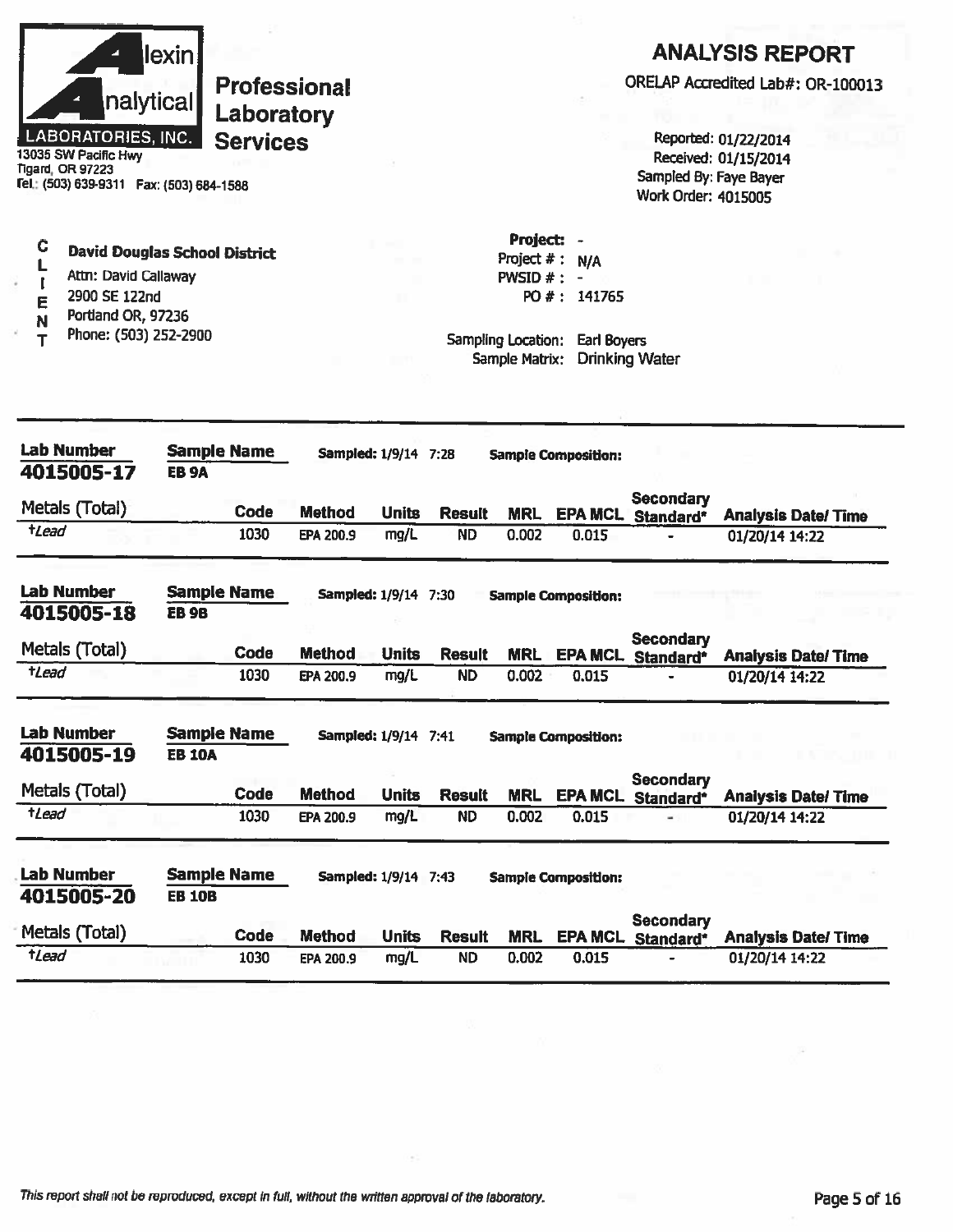| nalytical<br><b>LABORATORIES, INC.</b><br>3035 SW Pacific Hwy<br>Tigard, OR 97223<br>el.: (503) 639-9311  Fax: (503) 684-1588                         | lexin                               | Laboratory<br><b>Services</b> | <b>Professional</b>               |                                                      |                            |                                                                  |                                                                          | Sampled By: Faye Bayer<br>Work Order: 4015005 | <b>ANALYSIS REPORT</b><br>ORELAP Accredited Lab#: OR-100013<br>Reported: 01/22/2014<br>Received: 01/15/2014 |
|-------------------------------------------------------------------------------------------------------------------------------------------------------|-------------------------------------|-------------------------------|-----------------------------------|------------------------------------------------------|----------------------------|------------------------------------------------------------------|--------------------------------------------------------------------------|-----------------------------------------------|-------------------------------------------------------------------------------------------------------------|
| C<br><b>David Douglas School District</b><br>L<br>Attn: David Callaway<br>2900 SE 122nd<br>E<br>Portland OR, 97236<br>N<br>Phone: (503) 252-2900<br>т |                                     |                               |                                   |                                                      |                            | Project: -<br>$PWSID$ #:<br>Sampling Location:<br>Sample Matrix: | Project $# : N/A$<br>$\rightarrow$<br>PO #: 141765<br><b>Earl Boyers</b> | <b>Drinking Water</b>                         |                                                                                                             |
| <b>Lab Number</b><br>4015005-21                                                                                                                       | <b>Sample Name</b><br><b>EB 11A</b> |                               |                                   | <b>Sampled: 1/13/14 6:35</b>                         |                            |                                                                  | <b>Sample Composition:</b>                                               |                                               |                                                                                                             |
| Metals (Total)<br>$t$ <i>Lead</i>                                                                                                                     |                                     | <b>Code</b><br>1030           | <b>Method</b><br><b>EPA 200.9</b> | <b>Units</b><br>mg/L                                 | <b>Result</b><br><b>ND</b> | <b>MRL</b><br>0.002                                              | 0.015                                                                    | <b>Secondary</b><br><b>EPA MCL Standard*</b>  | <b>Analysis Date/Time</b><br>01/20/14 14:22                                                                 |
| Lab Number<br>4015005-22<br>Metals (Total)<br><i><b>tLead</b></i>                                                                                     | <b>Sample Name</b><br><b>EB 11B</b> | Code<br>1030                  | <b>Method</b><br>EPA 200.9        | <b>Sampled: 1/13/14 6:37</b><br><b>Units</b><br>mg/L | <b>Result</b><br><b>ND</b> | <b>MRL</b><br>0.002                                              | <b>Sample Composition:</b><br>0.015                                      | <b>Secondary</b><br>EPA MCL Standard*         | <b>Analysis Date/Time</b><br>01/20/14 14:22                                                                 |
| Lab Number<br>4015005-23<br>Metals (Total)                                                                                                            | <b>Sample Name</b><br><b>EB 12A</b> | Code                          | <b>Method</b>                     | Sampled: 1/13/14 6:47<br><b>Units</b>                | <b>Result</b>              | <b>MRL</b>                                                       | <b>Sample Composition:</b>                                               | <b>Secondary</b><br>EPA MCL Standard*         | <b>Analysis Date/Time</b>                                                                                   |
| tLead<br>Lab Number<br>4015005-24                                                                                                                     | <b>Sample Name</b><br><b>EB 12B</b> | 1030                          | EPA 200.9                         | mg/L<br><b>Sampled: 1/13/14 6:49</b>                 | <b>ND</b>                  | 0.002                                                            | 0.015<br><b>Sample Composition:</b>                                      |                                               | 01/20/14 14:22                                                                                              |
|                                                                                                                                                       |                                     |                               |                                   |                                                      |                            |                                                                  |                                                                          | <b>Secondary</b>                              |                                                                                                             |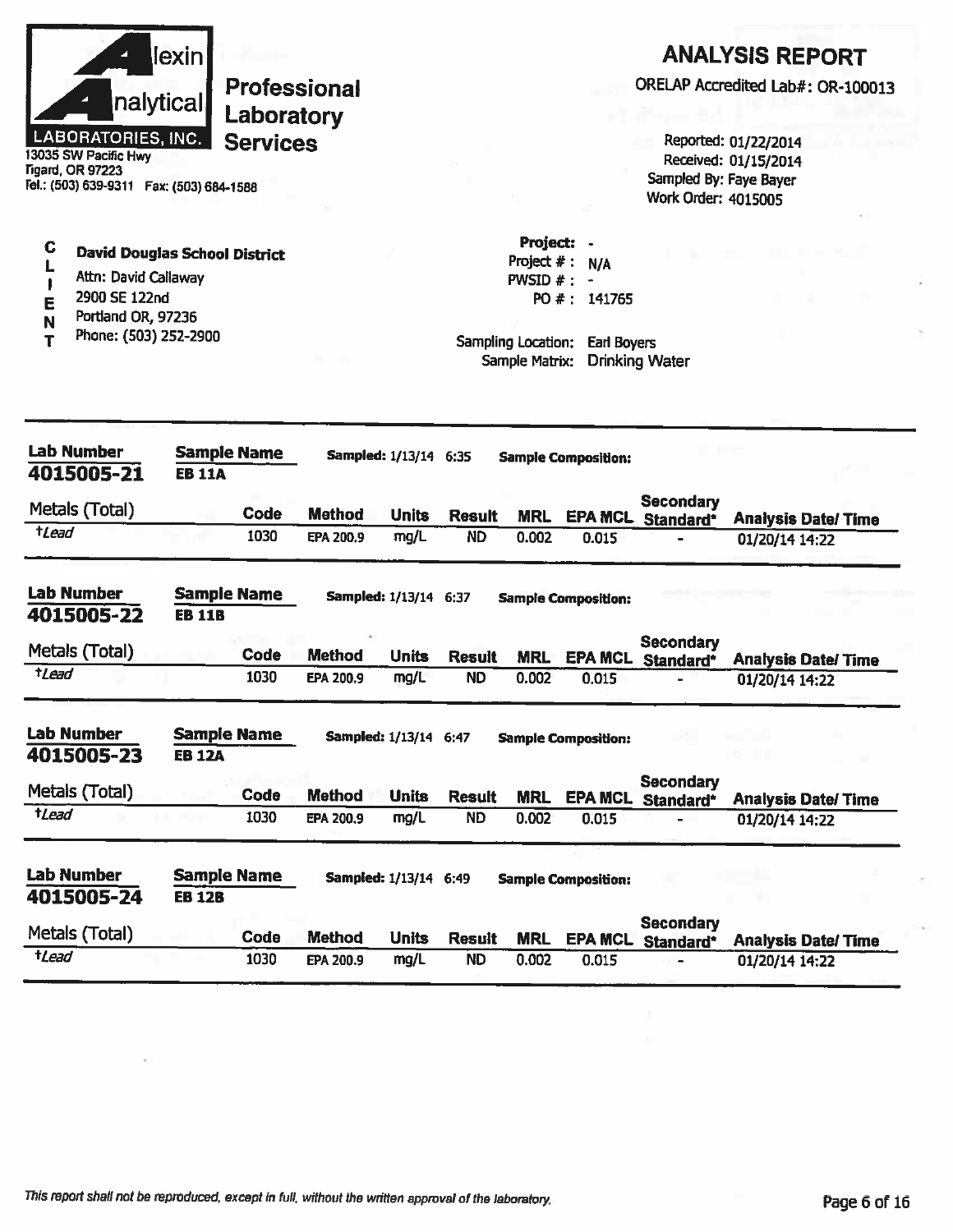| lexinl                    |
|---------------------------|
| nalytical                 |
| <b>LABORATORIES, INC.</b> |

13035 SW Pacific Hwy **Tigard, OR 97223** Tel.: (503) 639-9311 Fax: (503) 684-1588

#### $\mathbf C$ **David Douglas School District**

- L Attn: David Callaway  $\mathbf{I}$
- 2900 SE 122nd E
- Portland OR, 97236 N
- Phone: (503) 252-2900 T

### **ANALYSIS REPORT**

ORELAP Accredited Lab#: OR-100013

Reported: 01/22/2014 Received: 01/15/2014 Sampled By: Faye Bayer Work Order: 4015005

Project: -Project  $# : N/A$ PWSID  $# : -$ PO #: 141765

| <b>Lab Number</b><br>4015005-25 | <b>Sample Name</b><br><b>EB 13A</b> |             |               | <b>Sampled:</b> 1/13/14 6:57 |               |            | <b>Sample Composition:</b> |                               |                            |
|---------------------------------|-------------------------------------|-------------|---------------|------------------------------|---------------|------------|----------------------------|-------------------------------|----------------------------|
| Metals (Total)                  |                                     | <b>Code</b> | <b>Method</b> | <b>Units</b>                 | <b>Result</b> | <b>MRL</b> | <b>EPA MCL</b>             | <b>Secondary</b><br>Standard* | <b>Analysis Date/Time</b>  |
| $t$ <i>lead</i>                 |                                     | 1030        | EPA 200.9     | mg/L                         | 0.002         | 0.002      | 0.015                      |                               | 01/20/14 14:22             |
| <b>Lab Number</b><br>4015005-26 | <b>Sample Name</b><br><b>EB 13B</b> |             |               | <b>Sampled: 1/13/14</b>      | 7:00          |            | <b>Sample Composition:</b> |                               |                            |
| Metals (Total)                  |                                     | Code        | <b>Method</b> | <b>Units</b>                 | <b>Result</b> | <b>MRL</b> | <b>EPA MCL</b>             | <b>Secondary</b><br>Standard* | <b>Analysis Date/ Time</b> |
| tLead                           |                                     | 1030        | EPA 200.9     | mg/L                         | <b>ND</b>     | 0.002      | 0.015                      |                               | 01/20/14 14:22             |
| <b>Lab Number</b><br>4015005-27 | <b>Sample Name</b><br><b>EB 14A</b> |             |               | <b>Sampled: 1/13/14</b>      | 7:02          |            | <b>Sample Composition:</b> |                               |                            |
| Metals (Total)                  |                                     | Code        | <b>Method</b> | <b>Units</b>                 | <b>Result</b> | <b>MRL</b> | <b>EPA MCL</b>             | <b>Secondary</b><br>Standard* | <b>Analysis Date/ Time</b> |
| <i><b>tLead</b></i>             |                                     | 1030        | EPA 200.9     | mg/L                         | <b>ND</b>     | 0.002      | 0.015                      |                               | 01/20/14 14:22             |
| <b>Lab Number</b><br>4015005-28 | <b>Sample Name</b><br><b>EB 14B</b> |             |               | <b>Sampled: 1/13/14 7:03</b> |               |            | <b>Sample Composition:</b> |                               |                            |
| Metals (Total)                  |                                     | Code        | <b>Method</b> | <b>Units</b>                 | <b>Result</b> | <b>MRL</b> | <b>EPA MCL</b>             | Secondary<br>Standard*        | <b>Analysis Date/Time</b>  |
| <i><b>tLead</b></i>             |                                     | 1030        | EPA 200.9     | mg/L                         | <b>ND</b>     | 0.002      | 0.015                      |                               | 01/20/14 14:22             |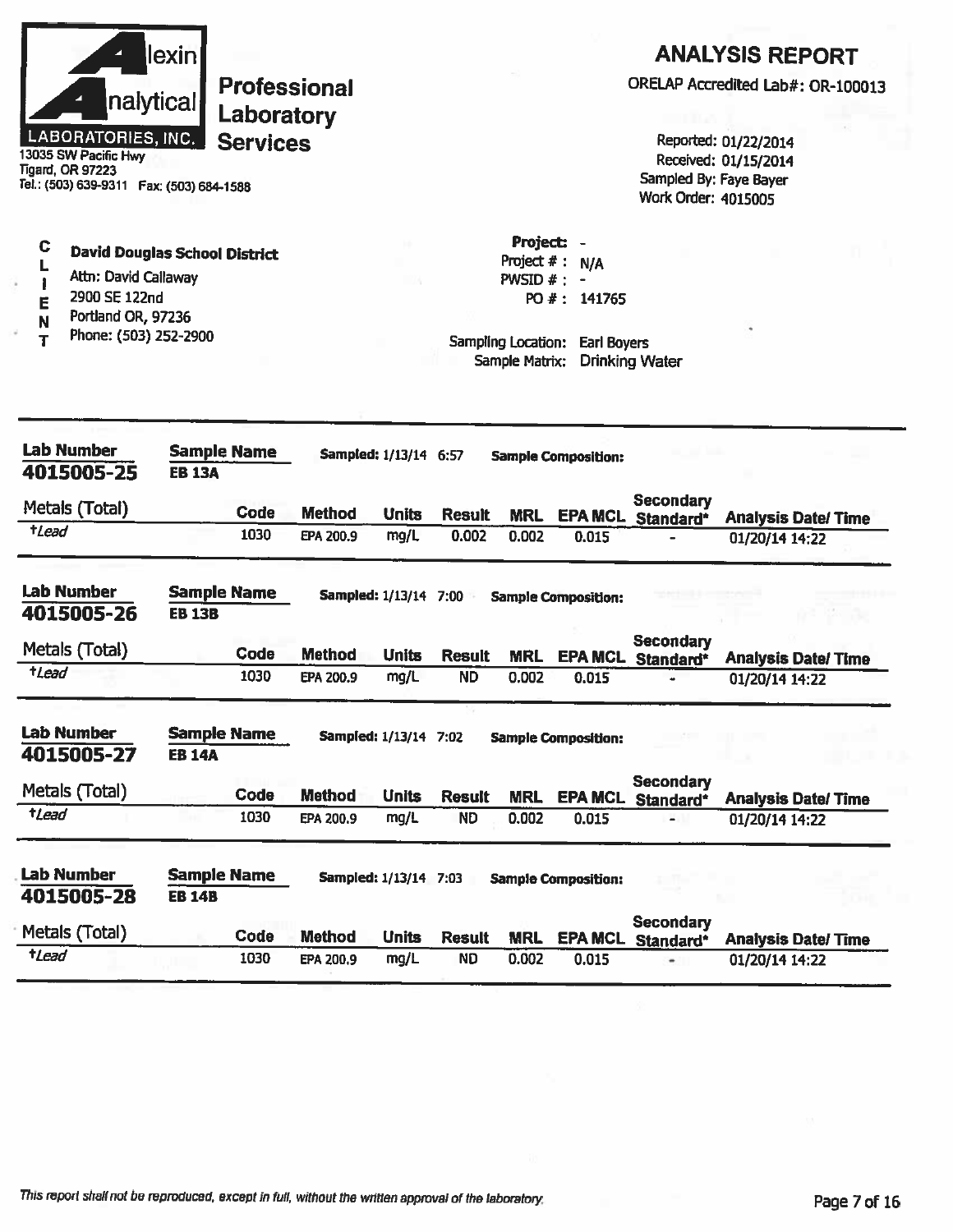| lexin l                   |
|---------------------------|
| nalytical                 |
| <b>LABORATORIES, INC.</b> |

13035 SW Pacific Hwy **Tigard, OR 97223** Fel.: (503) 639-9311 Fax: (503) 684-1588

#### $\mathbf C$ **David Douglas School District**  $\mathbf{L}$

- Attn: David Callaway  $\mathbf{I}$
- 2900 SE 122nd E
- Portland OR, 97236  $\mathbf N$
- Phone: (503) 252-2900  $\overline{\mathbf{T}}$

## **ANALYSIS REPORT**

ORELAP Accredited Lab#: OR-100013

Reported: 01/22/2014 Received: 01/15/2014 Sampled By: Faye Bayer Work Order: 4015005

Project: -Project  $# : N/A$ PWSID  $# : -$ PO #: 141765

| <b>Lab Number</b><br>4015005-29 | <b>Sample Name</b><br><b>EB 15A</b> |             |               | Sampled: 1/14/14 6:43        |               |            | <b>Sample Composition:</b> |                               |                            |
|---------------------------------|-------------------------------------|-------------|---------------|------------------------------|---------------|------------|----------------------------|-------------------------------|----------------------------|
| Metals (Total)                  |                                     | <b>Code</b> | <b>Method</b> | <b>Units</b>                 | <b>Result</b> | <b>MRL</b> | <b>EPA MCL</b>             | Secondary<br>Standard*        | <b>Analysis Date/Time</b>  |
| <i><b>tLead</b></i>             |                                     | 1030        | EPA 200.9     | mg/L                         | <b>ND</b>     | 0.002      | 0.015                      |                               | 01/20/14 14:22             |
| <b>Lab Number</b><br>4015005-30 | <b>Sample Name</b><br><b>EB 15B</b> |             |               | Sampled: 1/14/14 6:46        |               |            | <b>Sample Composition:</b> |                               |                            |
| Metals (Total)                  |                                     | <b>Code</b> | <b>Method</b> | <b>Units</b>                 | <b>Result</b> | <b>MRL</b> | <b>EPA MCL</b>             | Secondary<br>Standard*        | <b>Analysis Date/Time</b>  |
| <i><b>*Lead</b></i>             |                                     | 1030        | EPA 200.9     | mg/L                         | <b>ND</b>     | 0.002      | 0.015                      |                               | 01/20/14 14:22             |
| <b>Lab Number</b><br>4015005-31 | <b>Sample Name</b><br><b>EB 16A</b> |             |               | Sampled: 1/14/14 6:53        |               |            | <b>Sample Composition:</b> |                               |                            |
| Metals (Total)                  |                                     | Code        | Method        | <b>Units</b>                 | <b>Result</b> | <b>MRL</b> | <b>EPA MCL</b>             | Secondary<br>Standard*        | <b>Analysis Date/ Time</b> |
| <b>+Lead</b>                    |                                     | 1030        | EPA 200.9     | mg/L                         | <b>ND</b>     | 0.002      | 0.015                      |                               | 01/20/14 14:22             |
| <b>Lab Number</b><br>4015005-32 | <b>Sample Name</b><br><b>EB 16B</b> |             |               | <b>Sampled: 1/14/14 6:55</b> |               |            | <b>Sample Composition:</b> |                               |                            |
| Metals (Total)                  |                                     | Code        | <b>Method</b> | <b>Units</b>                 | <b>Result</b> | <b>MRL</b> | <b>EPA MCL</b>             | <b>Secondary</b><br>Standard* | <b>Analysis Date/Time</b>  |
| <i><b>*Lead</b></i>             |                                     | 1030        | EPA 200.9     | mg/L                         | <b>ND</b>     | 0.002      | 0.015                      |                               | 01/20/14 14:22             |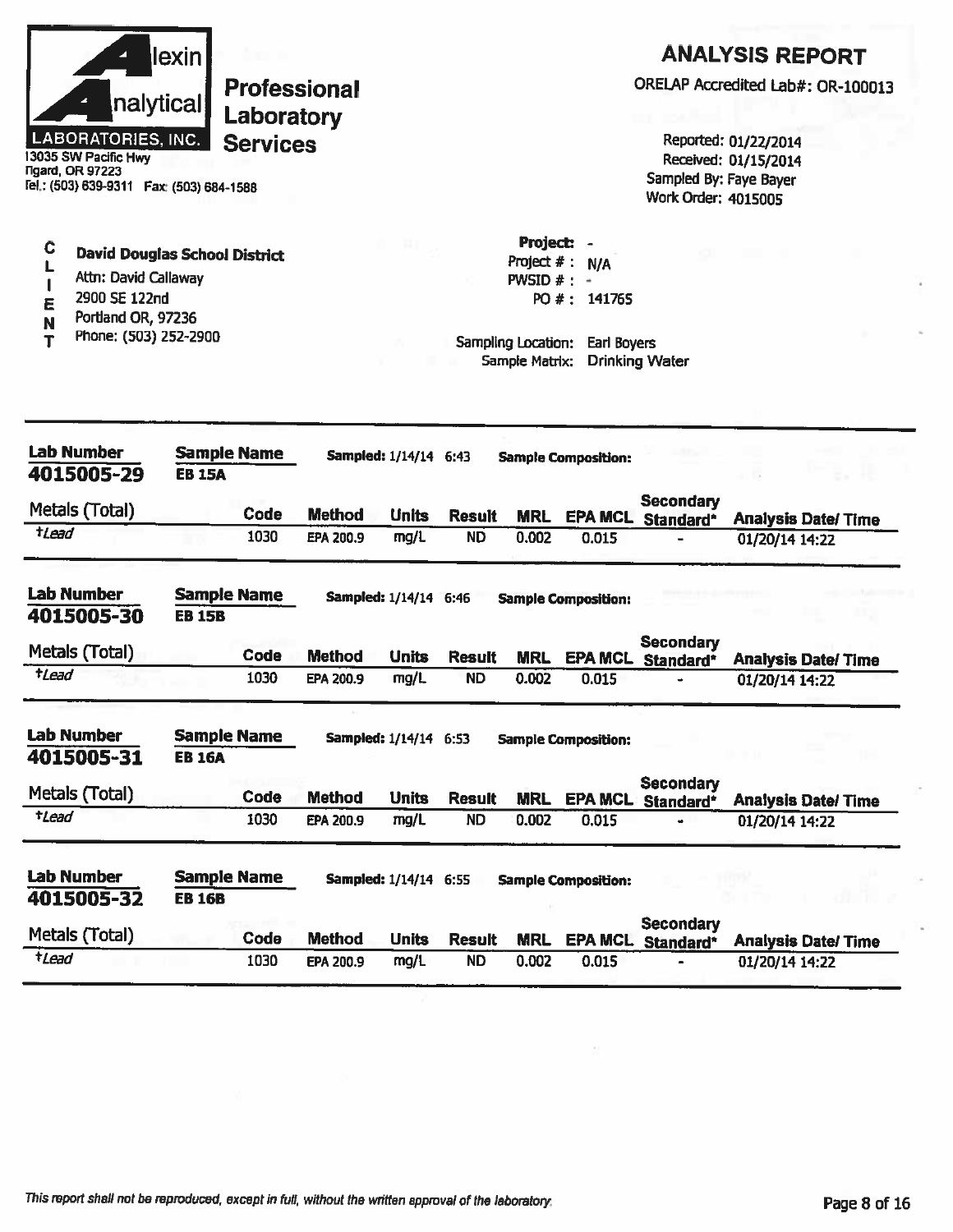|                                       | nalytical<br><b>LABORATORIES, INC.</b><br>13035 SW Pacific Hwy<br><b>Figard, OR 97223</b><br>Fel.: (503) 639-9311  Fax: (503) 684-1588 | lexin                               | Laboratory<br><b>Services</b> | <b>Professional</b> |                              |               |                                                                                     |                                    | Sampled By: Faye Bayer<br>Work Order: 4015005 | <b>ANALYSIS REPORT</b><br>ORELAP Accredited Lab#: OR-100013<br>Reported: 01/22/2014<br>Received: 01/15/2014 |
|---------------------------------------|----------------------------------------------------------------------------------------------------------------------------------------|-------------------------------------|-------------------------------|---------------------|------------------------------|---------------|-------------------------------------------------------------------------------------|------------------------------------|-----------------------------------------------|-------------------------------------------------------------------------------------------------------------|
| C<br>L<br>$\mathbf{I}$<br>E<br>N<br>Т | <b>David Douglas School District</b><br>Attn: David Callaway<br>2900 SE 122nd<br>Portland OR, 97236<br>Phone: (503) 252-2900           |                                     |                               |                     |                              |               | Project: -<br>Project $#:$<br>PWSID $# : -$<br>Sampling Location:<br>Sample Matrix: | N/A<br>PO #: 141765<br>Earl Boyers | <b>Drinking Water</b>                         |                                                                                                             |
|                                       | <b>Lab Number</b><br>4015005-33                                                                                                        | <b>Sample Name</b><br><b>EB 17A</b> |                               |                     | Sampled: 1/14/14 6:49        |               |                                                                                     | <b>Sample Composition:</b>         |                                               |                                                                                                             |
| $t$ Lead                              | Metals (Total)                                                                                                                         |                                     | <b>Code</b>                   | <b>Method</b>       | <b>Units</b>                 | <b>Result</b> | <b>MRL</b>                                                                          | <b>EPA MCL</b>                     | <b>Secondary</b><br>Standard*                 | <b>Analysis Date/Time</b>                                                                                   |
|                                       |                                                                                                                                        |                                     | 1030                          | EPA 200.9           | mg/L                         | <b>ND</b>     | 0.002                                                                               | 0.015                              |                                               | 01/20/14 14:22                                                                                              |
|                                       | <b>Lab Number</b><br>4015005-34                                                                                                        | <b>Sample Name</b><br><b>EB 17B</b> |                               |                     | Sampled: 1/14/14 6:51        |               |                                                                                     | <b>Sample Composition:</b>         |                                               |                                                                                                             |
|                                       | Metals (Total)                                                                                                                         |                                     | Code                          | <b>Method</b>       | <b>Units</b>                 | <b>Result</b> | <b>MRL</b>                                                                          |                                    | <b>Secondary</b><br>EPA MCL Standard*         | <b>Analysis Date/Time</b>                                                                                   |
| $t$ Lead                              |                                                                                                                                        |                                     | 1030                          | EPA 200.9           | mg/L                         | <b>ND</b>     | 0.002                                                                               | 0.015                              |                                               | 01/20/14 14:22                                                                                              |
|                                       | <b>Lab Number</b><br>4015005-35                                                                                                        | <b>Sample Name</b><br><b>EB 18A</b> |                               |                     | Sampled: 1/14/14 6:57        |               |                                                                                     | <b>Sample Composition:</b>         |                                               |                                                                                                             |
|                                       | Metals (Total)                                                                                                                         |                                     | Code                          | <b>Method</b>       | <b>Units</b>                 | <b>Result</b> | <b>MRL</b>                                                                          |                                    | Secondary                                     |                                                                                                             |
| tLead                                 |                                                                                                                                        |                                     | 1030                          | EPA 200.9           | mg/L                         | <b>ND</b>     | 0.002                                                                               | 0.015                              | EPA MCL Standard*                             | <b>Analysis Date/Time</b><br>01/20/14 14:22                                                                 |
|                                       | <b>Lab Number</b><br>4015005-36                                                                                                        | <b>Sample Name</b><br><b>EB 18B</b> |                               |                     | <b>Sampled: 1/14/14 6:59</b> |               |                                                                                     | <b>Sample Composition:</b>         |                                               |                                                                                                             |
|                                       | Metals (Total)                                                                                                                         |                                     | Code                          | <b>Method</b>       | <b>Units</b>                 | <b>Result</b> | <b>MRL</b>                                                                          |                                    | <b>Secondary</b><br>EPA MCL Standard*         | <b>Analysis Date/Time</b>                                                                                   |
| <i><b>tLead</b></i>                   |                                                                                                                                        |                                     | 1030                          | EPA 200.9           | mg/L                         | <b>ND</b>     | 0.002                                                                               | 0.015                              | ٠                                             | 01/22/14 11:25                                                                                              |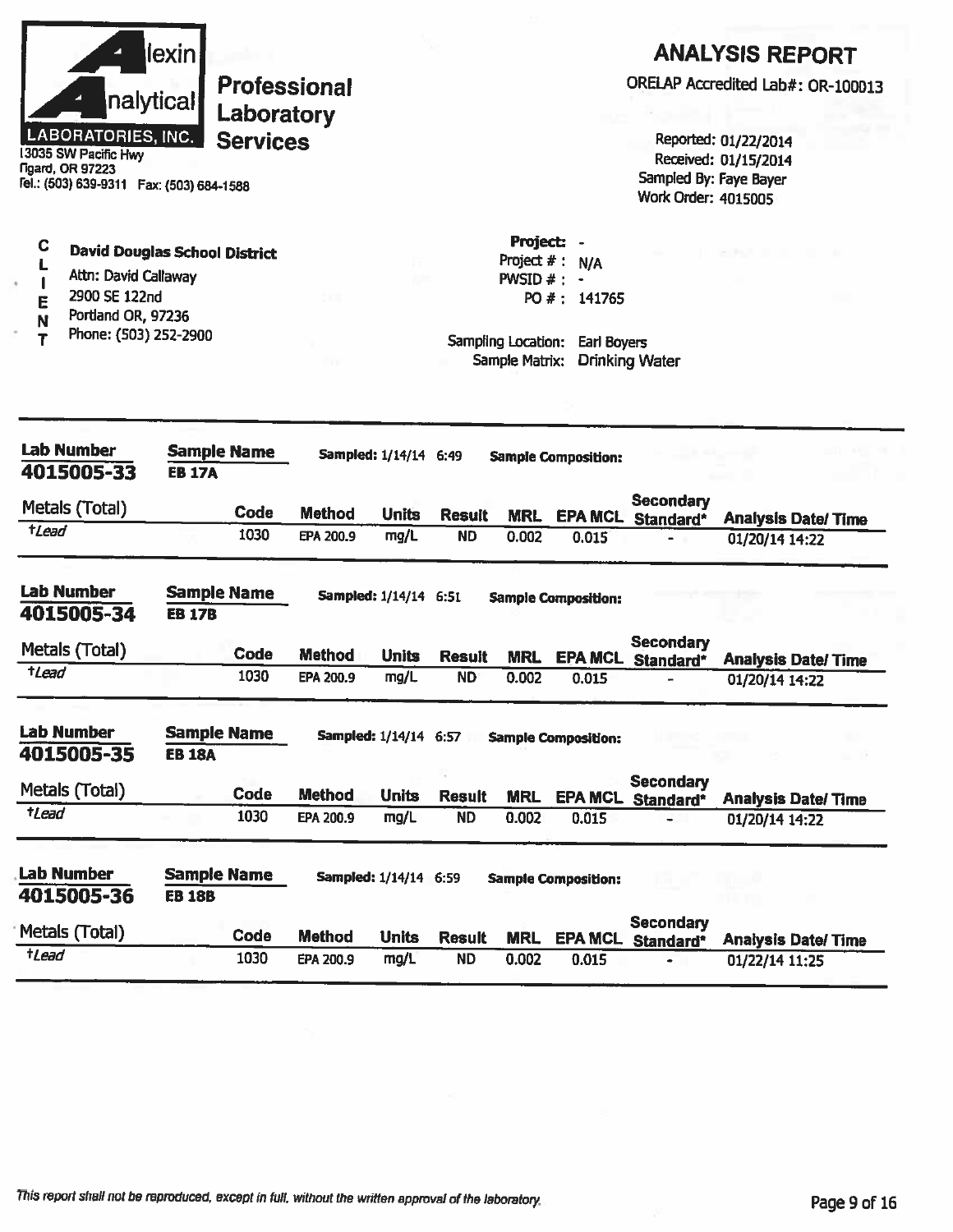|                  | nalytical<br><b>LABORATORIES, INC.</b><br>13035 SW Pacific Hwy<br><b>Tigard, OR 97223</b><br>Tel.: (503) 639-9311  Fax: (503) 684-1588 | lexin         | <b>Professional</b><br>Laboratory<br><b>Services</b> |                            |                              |                        |                                                                                       |                                    | Sampled By: Faye Bayer<br>Work Order: 4015005 | <b>ANALYSIS REPORT</b><br>ORELAP Accredited Lab#: OR-100013<br>Reported: 01/22/2014<br>Received: 01/15/2014 |
|------------------|----------------------------------------------------------------------------------------------------------------------------------------|---------------|------------------------------------------------------|----------------------------|------------------------------|------------------------|---------------------------------------------------------------------------------------|------------------------------------|-----------------------------------------------|-------------------------------------------------------------------------------------------------------------|
| C<br>E<br>N<br>т | <b>David Douglas School District</b><br>Attn: David Callaway<br>2900 SE 122nd<br>Portland OR, 97236<br>Phone: (503) 252-2900           |               |                                                      |                            |                              |                        | Project:<br>Project $#: N/A$<br>PWSID $# : -$<br>Sampling Location:<br>Sample Matrix: | PO #: 141765<br><b>Earl Boyers</b> | <b>Drinking Water</b>                         |                                                                                                             |
|                  | <b>Lab Number</b><br>4015005-37                                                                                                        | <b>EB 19A</b> | <b>Sample Name</b>                                   |                            | <b>Sampled: 1/14/14 7:00</b> |                        |                                                                                       | <b>Sample Composition:</b>         |                                               |                                                                                                             |
| $t$ <i>Lead</i>  | Metals (Total)                                                                                                                         |               | Code<br>1030                                         | <b>Method</b><br>EPA 200.9 | <b>Units</b><br>mg/L         | <b>Result</b><br>0.002 | <b>MRL</b>                                                                            |                                    | <b>Secondary</b><br><b>EPA MCL</b> Standard*  | <b>Analysis Date/ Time</b>                                                                                  |
|                  |                                                                                                                                        |               |                                                      |                            |                              |                        | 0.002                                                                                 | 0.015                              |                                               | 01/20/14 14:22                                                                                              |
|                  | <b>Lab Number</b><br>4015005-38                                                                                                        | <b>EB 19B</b> | <b>Sample Name</b>                                   |                            | Sampled: 1/14/14 7:01        |                        |                                                                                       | <b>Sample Composition:</b>         |                                               |                                                                                                             |
|                  | Metals (Total)                                                                                                                         |               | Code                                                 | <b>Method</b>              | <b>Units</b>                 | <b>Result</b>          | <b>MRL</b>                                                                            | <b>EPA MCL</b>                     | <b>Secondary</b><br>Standard*                 | <b>Analysis Date/Time</b>                                                                                   |
| <b>t</b> Lead    |                                                                                                                                        |               | 1030                                                 | EPA 200.9                  | mg/L                         | <b>ND</b>              | 0.002                                                                                 | 0.015                              |                                               | 01/20/14 14:22                                                                                              |
|                  | <b>Lab Number</b><br>4015005-39                                                                                                        | <b>EB 20A</b> | <b>Sample Name</b>                                   |                            | Sampled: 1/14/14 7:03        |                        |                                                                                       | <b>Sample Composition:</b>         |                                               |                                                                                                             |
|                  | Metals (Total)                                                                                                                         |               | Code                                                 | <b>Method</b>              | <b>Units</b>                 | <b>Result</b>          | <b>MRL</b>                                                                            |                                    | Secondary<br>EPA MCL Standard*                | <b>Analysis Date/ Time</b>                                                                                  |
| tLead            |                                                                                                                                        |               | 1030                                                 | EPA 200.9                  | mg/L                         | <b>ND</b>              | 0.002                                                                                 | 0.015                              |                                               | 01/22/14 11:25                                                                                              |
|                  | <b>Lab Number</b><br>4015005-40                                                                                                        | <b>EB 20B</b> | <b>Sample Name</b>                                   |                            | Sampled: 1/14/14 7:05        |                        |                                                                                       | <b>Sample Composition:</b>         |                                               |                                                                                                             |
|                  | Metals (Total)                                                                                                                         |               | Code                                                 | <b>Method</b>              | <b>Units</b>                 | <b>Result</b>          | <b>MRL</b>                                                                            |                                    | <b>Secondary</b><br><b>EPA MCL Standard*</b>  | <b>Analysis Date/ Time</b>                                                                                  |
| tLead            |                                                                                                                                        |               | 1030                                                 | EPA 200.9                  | mg/L                         | <b>ND</b>              | 0.002                                                                                 | 0.015                              | ÷                                             | 01/20/14 14:22                                                                                              |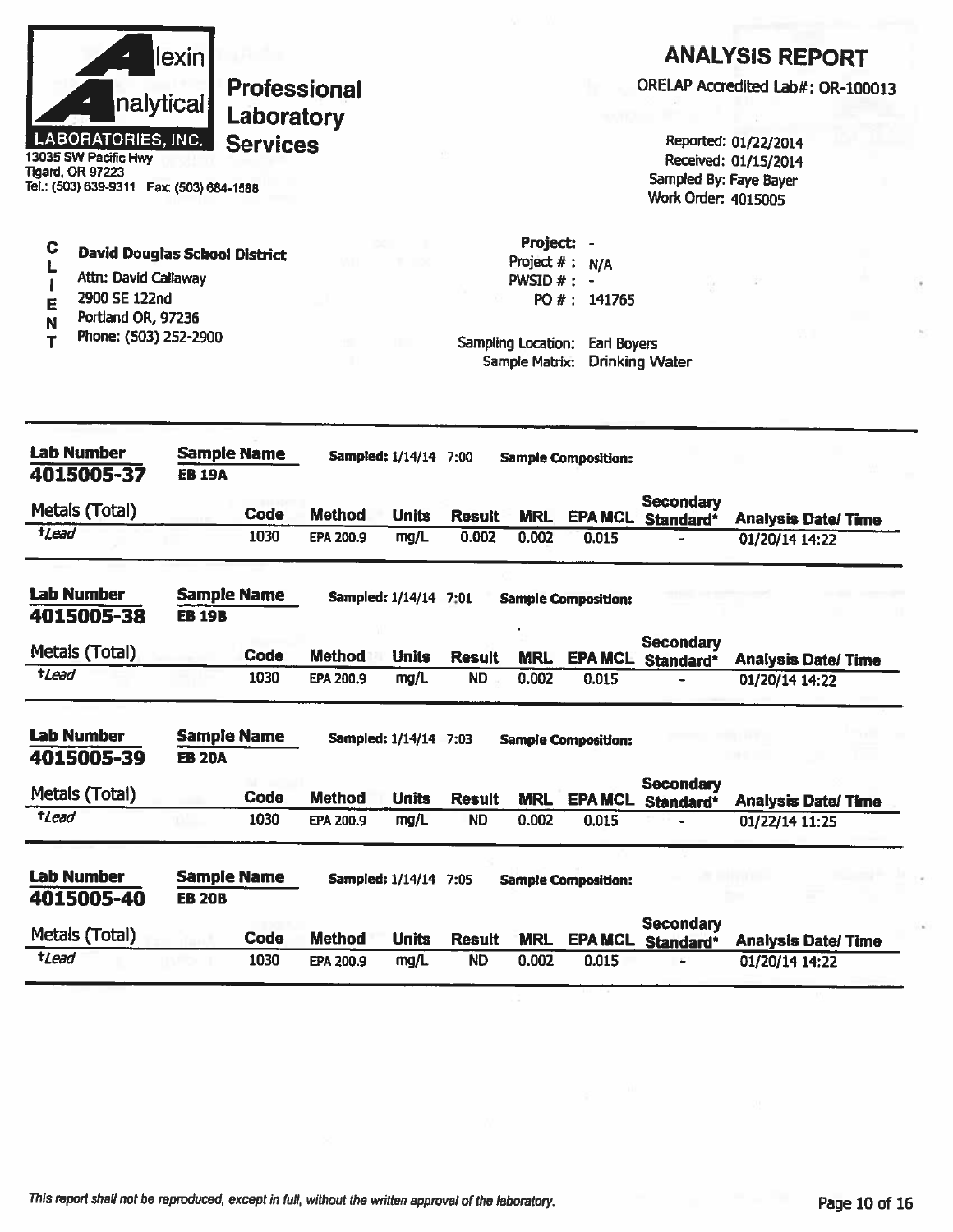|                           | lexinl    |
|---------------------------|-----------|
|                           | nalytical |
| <b>LABORATORIES, INC.</b> |           |

13035 SW Pacific Hwy Tigard, OR 97223 Tel.: (503) 639-9311 Fax: (503) 684-1588

#### C **David Douglas School District** Г Attn: David Callaway

- $\mathbf{I}$ 2900 SE 122nd
- E Portland OR, 97236
- N Phone: (503) 252-2900  $\mathbf{r}$

### **ANALYSIS REPORT**

ORELAP Accredited Lab#: OR-100013

Reported: 01/22/2014 Received: 01/15/2014 Sampled By: Faye Bayer Work Order: 4015005

Project: -Project  $# : N/A$ PWSID  $#$  : -PO #: 141765

| <b>Lab Number</b><br>4015005-41 | <b>Sample Name</b><br><b>EB 21A</b>     |      |                        | Sampled: 1/9/14             | 7:08          |            | <b>Sample Composition:</b> |                               |                           |
|---------------------------------|-----------------------------------------|------|------------------------|-----------------------------|---------------|------------|----------------------------|-------------------------------|---------------------------|
| Metals (Total)                  |                                         | Code | <b>Method</b>          | <b>Units</b>                | <b>Result</b> | <b>MRL</b> | <b>EPA MCL</b>             | <b>Secondary</b><br>Standard* | <b>Analysis Date/Time</b> |
| $t$ <i>Lead</i>                 |                                         | 1030 | EPA 200.9              | mg/L                        | 0.003         | 0.002      | 0.015                      |                               | 01/20/14 14:22            |
| <b>Lab Number</b>               | <b>Sample Name</b>                      |      | <b>Sampled: 1/9/14</b> |                             | 7:09          |            | <b>Sample Composition:</b> |                               |                           |
| 4015005-42                      | <b>EB 21B</b>                           |      |                        |                             |               |            |                            |                               |                           |
| Metals (Total)                  |                                         | Code | <b>Method</b>          | <b>Units</b>                | <b>Result</b> | <b>MRL</b> | <b>EPA MCL</b>             | Secondary<br>Standard*        | <b>Analysis Date/Time</b> |
| tLead                           |                                         | 1030 | EPA 200.9              | mg/L                        | <b>ND</b>     | 0.002      | 0.015                      |                               | 01/20/14 14:22            |
| <b>Lab Number</b><br>4015005-43 | <b>Sample Name</b><br><b>EB HALL10A</b> |      |                        | <b>Sampled: 1/9/14 6:40</b> |               |            | <b>Sample Composition:</b> |                               |                           |
| Metals (Total)                  |                                         | Code | <b>Method</b>          | <b>Units</b>                | <b>Result</b> | <b>MRL</b> | <b>EPA MCL</b>             | Secondary<br>Standard*        | <b>Analysis Date/Time</b> |
| <i>tLead</i>                    |                                         | 1030 | EPA 200.9              | mg/L                        | <b>ND</b>     | 0.002      | 0.015                      | $\overline{\phantom{0}}$      | 01/20/14 14:22            |
| <b>Lab Number</b><br>4015005-44 | <b>Sample Name</b><br><b>EB HALL10B</b> |      |                        | <b>Sampled: 1/9/14 6:42</b> |               |            | <b>Sample Composition:</b> |                               |                           |
| Metals (Total)                  |                                         | Code | <b>Method</b>          | <b>Units</b>                | <b>Result</b> | <b>MRL</b> | <b>EPA MCL</b>             | <b>Secondary</b><br>Standard* | <b>Analysis Date/Time</b> |
| <i><b>*Lead</b></i>             |                                         | 1030 | EPA 200.9              | mg/L                        | <b>ND</b>     | 0.002      | 0.015                      |                               | 01/20/14 14:22            |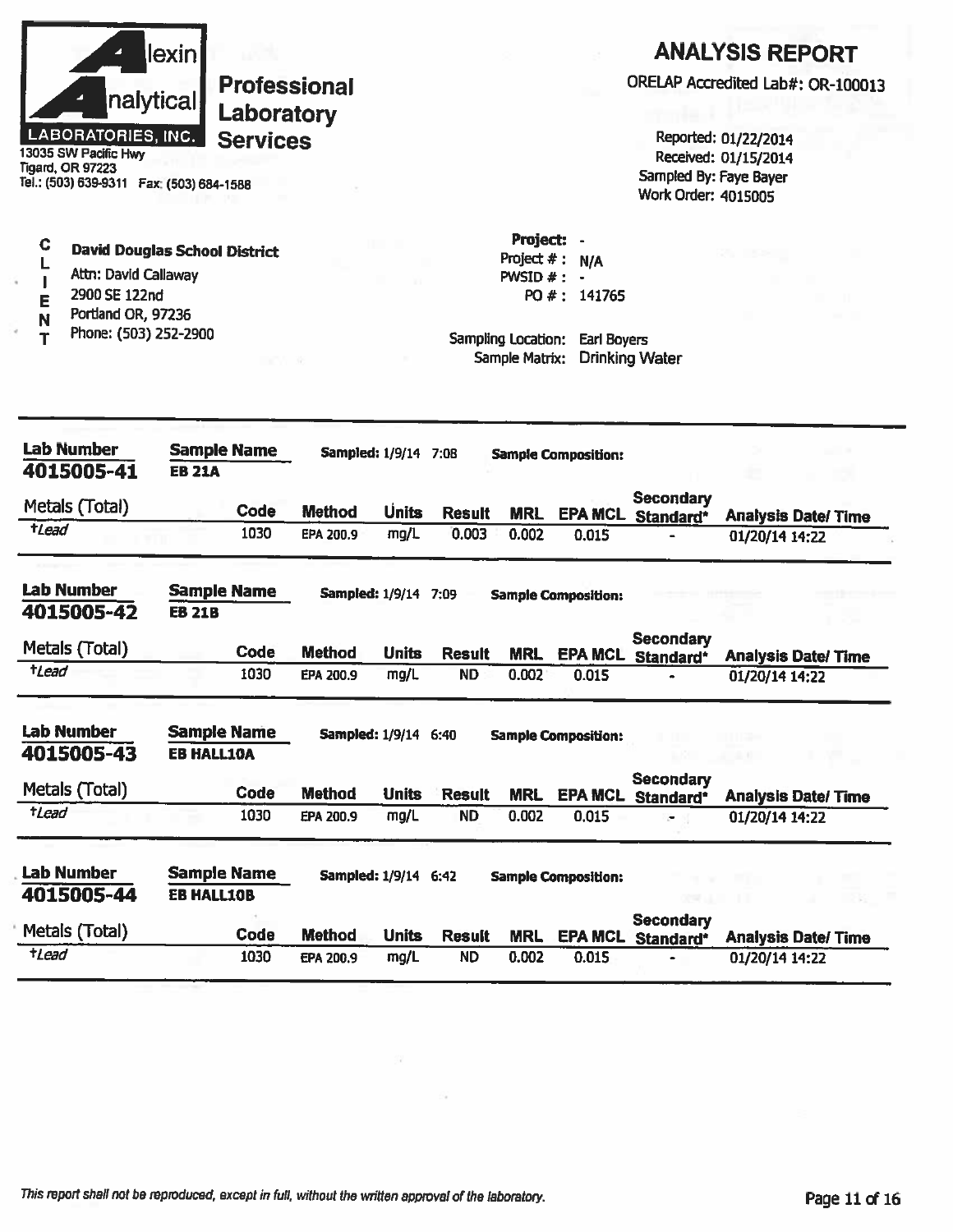|                     |                                                               | <u>lexin</u>       |                     |               |                             |               |                    |                            |                                              | <b>ANALYSIS REPORT</b>            |
|---------------------|---------------------------------------------------------------|--------------------|---------------------|---------------|-----------------------------|---------------|--------------------|----------------------------|----------------------------------------------|-----------------------------------|
|                     |                                                               |                    | <b>Professional</b> |               |                             |               |                    |                            |                                              | ORELAP Accredited Lab#: OR-100013 |
|                     | nalytical                                                     |                    | Laboratory          |               |                             |               |                    |                            |                                              |                                   |
|                     | LABORATORIES, INC.                                            |                    | <b>Services</b>     |               |                             |               |                    |                            |                                              | Reported: 01/22/2014              |
|                     | 13035 SW Pacific Hwy                                          |                    |                     |               |                             |               |                    |                            |                                              | Received: 01/15/2014              |
|                     | Tigard, OR 97223<br>Tel.: (503) 639-9311  Fax: (503) 684-1588 |                    |                     |               |                             |               |                    |                            | Sampled By: Faye Bayer                       |                                   |
|                     |                                                               |                    |                     |               |                             |               |                    |                            | <b>Work Order: 4015005</b>                   |                                   |
| C                   |                                                               |                    |                     |               |                             |               | Project:           |                            |                                              |                                   |
|                     | <b>David Douglas School District</b>                          |                    |                     |               |                             |               | Project $#$ :      | N/A                        |                                              |                                   |
|                     | Attn: David Callaway                                          |                    |                     |               |                             |               | PWSID #:           |                            |                                              |                                   |
| E                   | 2900 SE 122nd<br>Portland OR, 97236                           |                    |                     |               |                             |               |                    | PO #: 141765               |                                              |                                   |
| N                   | Phone: (503) 252-2900                                         |                    |                     |               |                             |               | Sampling Location: | Earl Boyers                |                                              |                                   |
|                     |                                                               |                    |                     |               |                             |               | Sample Matrix:     |                            | <b>Drinking Water</b>                        |                                   |
|                     |                                                               |                    |                     |               |                             |               |                    |                            |                                              |                                   |
|                     |                                                               |                    |                     |               |                             |               |                    |                            |                                              |                                   |
|                     | Lab Number                                                    |                    | <b>Sample Name</b>  |               |                             |               |                    |                            |                                              |                                   |
|                     | 4015005-45                                                    | <b>EB HALL11A</b>  |                     |               | <b>Sampled: 1/9/14 6:43</b> |               |                    | <b>Sample Composition:</b> |                                              |                                   |
|                     |                                                               |                    |                     |               |                             |               |                    |                            | <b>Secondary</b>                             |                                   |
|                     | Metals (Total)                                                |                    | Code                | <b>Method</b> | <b>Units</b>                | <b>Result</b> | <b>MRL</b>         | <b>EPA MCL</b>             | Standard*                                    | <b>Analysis Date/Time</b>         |
| tLead               |                                                               |                    | 1030                | EPA 200.9     | mg/L                        | <b>ND</b>     | 0.002              | 0.015                      | ٠                                            | 01/20/14 14:22                    |
|                     | <b>Lab Number</b>                                             |                    | <b>Sample Name</b>  |               | Sampled: 1/9/14 6:44        |               |                    | <b>Sample Composition:</b> |                                              |                                   |
|                     | 4015005-46                                                    | <b>EB HALL11B</b>  |                     |               |                             |               |                    |                            |                                              |                                   |
|                     |                                                               |                    |                     |               |                             |               |                    |                            | <b>Secondary</b>                             |                                   |
| <i><b>tLead</b></i> | Metals (Total)                                                |                    | Code                | <b>Method</b> | <b>Units</b>                | <b>Result</b> | <b>MRL</b>         |                            | EPA MCL Standard*                            | <b>Analysis Date/Time</b>         |
|                     |                                                               |                    | 1030                | EPA 200.9     | mg/L                        | <b>ND</b>     | 0.002              | 0.015                      |                                              | 01/20/14 14:22                    |
|                     | Lab Number                                                    |                    | <b>Sample Name</b>  |               | Sampled: 1/9/14 7:12        |               |                    | <b>Sample Composition:</b> |                                              |                                   |
|                     | 4015005-47                                                    | <b>EB HALL RNA</b> |                     |               |                             |               |                    |                            |                                              |                                   |
|                     | Metals (Total)                                                |                    | Code                | <b>Method</b> | <b>Units</b>                | <b>Result</b> | <b>MRL</b>         |                            | <b>Secondary</b><br><b>EPA MCL Standard*</b> | <b>Analysis Date/Time</b>         |
| tLead               |                                                               |                    | 1030                | EPA 200.9     | mg/L                        | <b>ND</b>     | 0.002              | 0.015                      |                                              | 01/20/14 14:22                    |
|                     |                                                               |                    |                     |               |                             |               |                    |                            |                                              |                                   |
|                     | <b>Lab Number</b>                                             |                    | <b>Sample Name</b>  |               | <b>Sampled: 1/9/14 7:13</b> |               |                    | <b>Sample Composition:</b> |                                              |                                   |
|                     |                                                               |                    |                     |               |                             |               |                    |                            |                                              |                                   |
|                     | 4015005-48                                                    | <b>EB HALL RNB</b> |                     |               |                             |               |                    |                            |                                              |                                   |
|                     | Metals (Total)                                                |                    | Code                | <b>Method</b> | <b>Units</b>                | <b>Result</b> | <b>MRL</b>         | <b>EPA MCL</b>             | <b>Secondary</b><br>Standard*                | <b>Analysis Date/Time</b>         |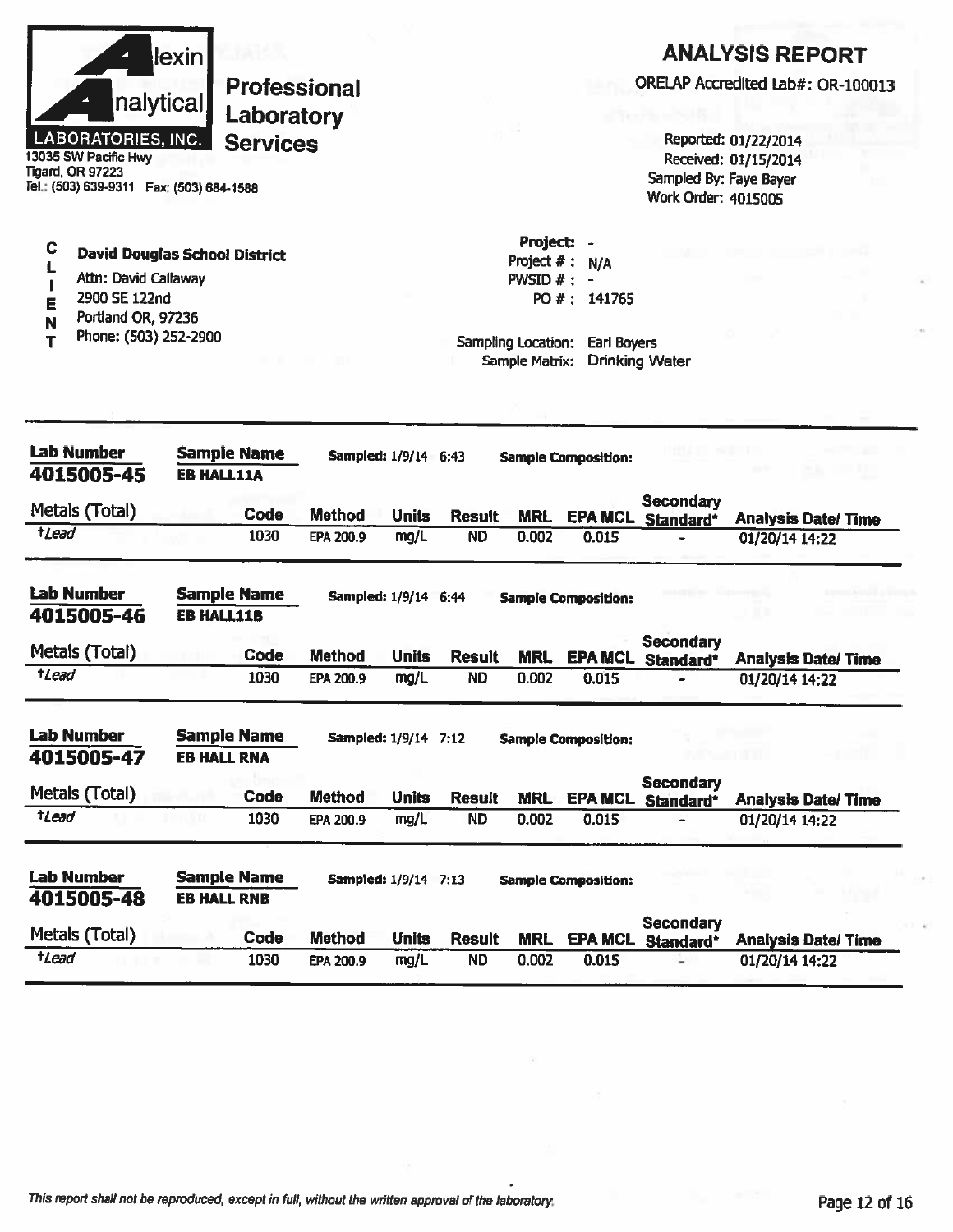

13035 SW Pacific Hwy **Tigard, OR 97223** Tel.: (503) 639-9311 Fax: (503) 684-1588

#### $\mathbf C$ **David Douglas School District** L

- Attn: David Callaway  $\mathbf{I}$
- 2900 SE 122nd E
- Portland OR, 97236 N
- Phone: (503) 252-2900 T

### **ANALYSIS REPORT**

ORELAP Accredited Lab#: OR-100013

Reported: 01/22/2014 Received: 01/15/2014 Sampled By: Faye Bayer Work Order: 4015005

Project: -Project  $#: N/A$ PWSID  $#: -$ PO #: 141765

| <b>Lab Number</b><br>4015005-49 | <b>Sample Name</b><br><b>EB HALL 19A</b> |               | <b>Sampled: 1/9/14 7:14</b> |               |            | <b>Sample Composition:</b> |                               |                           |
|---------------------------------|------------------------------------------|---------------|-----------------------------|---------------|------------|----------------------------|-------------------------------|---------------------------|
| Metals (Total)                  | Code                                     | <b>Method</b> | <b>Units</b>                | <b>Result</b> | <b>MRL</b> | <b>EPA MCL</b>             | <b>Secondary</b><br>Standard* | <b>Analysis Date/Time</b> |
| tLead                           | 1030                                     | EPA 200.9     | mg/L                        | <b>ND</b>     | 0.002      | 0.015                      |                               | 01/20/14 14:22            |
| Lab Number<br>4015005-50        | <b>Sample Name</b><br><b>EB HALL 19B</b> |               | Sampled: 1/9/14 7:16        |               |            | <b>Sample Composition:</b> |                               |                           |
| Metals (Total)                  | Code                                     | <b>Method</b> | <b>Units</b>                | <b>Result</b> | <b>MRL</b> | <b>EPA MCL</b>             | <b>Secondary</b><br>Standard* | <b>Analysis Date/Time</b> |
| <i><b>t</b>Lead</i>             | 1030                                     | EPA 200.9     | mg/L                        | <b>ND</b>     | 0.002      | 0.015                      |                               | 01/20/14 14:22            |
| <b>Lab Number</b><br>4015005-51 | <b>Sample Name</b><br><b>EB GYMA</b>     |               | Sampled: 1/13/14 6:52       |               |            | <b>Sample Composition:</b> |                               |                           |
| Metals (Total)                  | Code                                     | <b>Method</b> | <b>Units</b>                | <b>Result</b> | <b>MRL</b> | <b>EPA MCL</b>             | Secondary<br>Standard*        | <b>Analysis Date/Time</b> |
| tLead                           | 1030                                     | EPA 200.9     | mg/L                        | <b>ND</b>     | 0.002      | 0.015                      |                               | 01/20/14 14:22            |
| <b>Lab Number</b><br>4015005-52 | <b>Sample Name</b><br><b>EB GYMB</b>     |               | <b>Sampled: 1/13/14</b>     | 6:54          |            | <b>Sample Composition:</b> |                               |                           |
| Metals (Total)                  | Code                                     | <b>Method</b> | <b>Units</b>                | <b>Result</b> | <b>MRL</b> | <b>EPA MCL</b>             | Secondary<br>Standard*        | <b>Analysis Date/Time</b> |
| tLead                           | 1030                                     | EPA 200.9     | mg/L                        | <b>ND</b>     | 0.002      | 0.015                      |                               | 01/20/14 14:22            |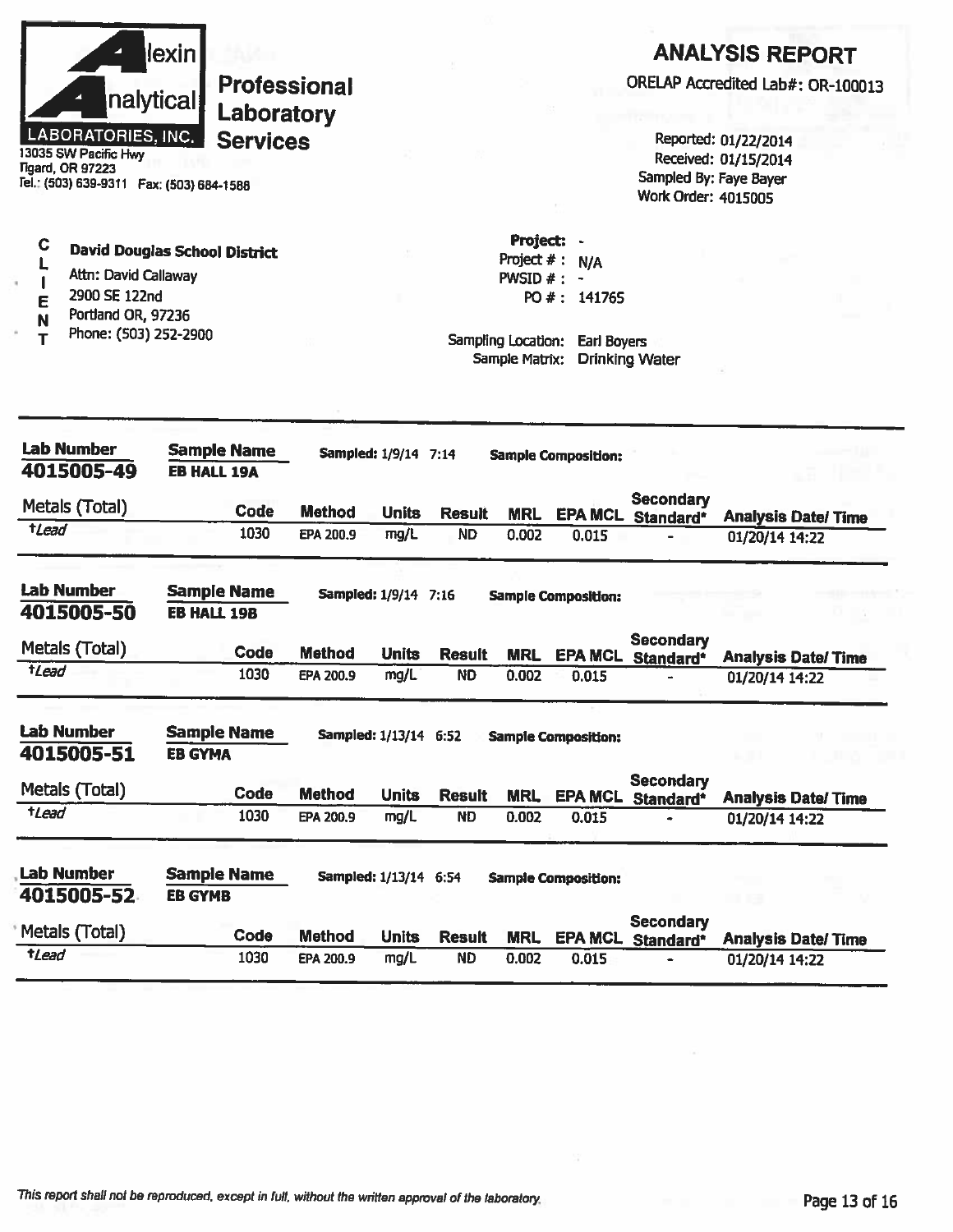

C

L

 $\blacksquare$ 

E

N

T

# **Professional** Laboratory **Services**

13035 SW Pacific Hwy **Tigard, OR 97223** Tel.: (503) 639-9311 Fax: (503) 684-1588

Attn: David Callaway

Portland OR, 97236

Phone: (503) 252-2900

2900 SE 122nd

## **ANALYSIS REPORT**

ORELAP Accredited Lab#: OR-100013

Reported: 01/22/2014 Received: 01/15/2014 Sampled By: Faye Bayer Work Order: 4015005

Project: -Project  $# : N/A$ PWSID  $#$  : -PO #: 141765

Sampling Location: Earl Boyers Sample Matrix: Drinking Water

| <b>Lab Number</b><br>4015005-53 | <b>Sample Name</b><br><b>EB Kitchen 1A</b> |             |               | <b>Sampled: 1/9/14</b>      | 6:40          |            | <b>Sample Composition:</b> |                               |                           |
|---------------------------------|--------------------------------------------|-------------|---------------|-----------------------------|---------------|------------|----------------------------|-------------------------------|---------------------------|
| Metals (Total)                  |                                            | Code        | <b>Method</b> | <b>Units</b>                | <b>Result</b> | <b>MRL</b> | <b>EPA MCL</b>             | <b>Secondary</b><br>Standard* | <b>Analysis Date/Time</b> |
| tLead                           |                                            | 1030        | EPA 200.9     | mg/L                        | 0.008         | 0.002      | 0.015                      |                               | 01/20/14 14:22            |
| <b>Lab Number</b><br>4015005-54 | <b>Sample Name</b><br><b>EB Kitchen 1B</b> |             |               | Sampled: 1/9/14             | 6:42          |            | <b>Sample Composition:</b> |                               |                           |
| Metals (Total)                  |                                            | Code        | <b>Method</b> | <b>Units</b>                | <b>Result</b> | <b>MRL</b> | <b>EPA MCL</b>             | <b>Secondary</b><br>Standard* | <b>Analysis Date/Time</b> |
| <i><b>tLead</b></i>             |                                            | 1030        | EPA 200.9     | mg/L                        | <b>ND</b>     | 0.002      | 0.015                      |                               | 01/20/14 14:22            |
| <b>Lab Number</b><br>4015005-55 | <b>Sample Name</b><br><b>EB Kitchen 2A</b> |             |               | <b>Sampled: 1/9/14 6:44</b> |               |            | <b>Sample Composition:</b> |                               |                           |
| Metals (Total)                  |                                            | <b>Code</b> | <b>Method</b> | <b>Units</b>                | <b>Result</b> | <b>MRL</b> | <b>EPA MCL</b>             | Secondary<br>Standard*        | <b>Analysis Date/Time</b> |
| tLead                           |                                            | 1030        | EPA 200.9     | mg/L                        | 0.014         | 0.002      | 0.015                      |                               | 01/22/14 11:25            |
| <b>Lab Number</b><br>4015005-56 | <b>Sample Name</b><br><b>EB Kitchen 2B</b> |             |               | <b>Sampled: 1/9/14 6:45</b> |               |            | <b>Sample Composition:</b> |                               |                           |
| Metals (Total)                  |                                            | Code        | <b>Method</b> | <b>Units</b>                | <b>Result</b> | <b>MRL</b> | <b>EPA MCL</b>             | <b>Secondary</b><br>Standard* | <b>Analysis Date/Time</b> |
| <i><b>tLead</b></i>             |                                            | 1030        | EPA 200.9     | mg/L                        | <b>ND</b>     | 0.002      | 0.015                      |                               | 01/22/14 11:25            |

**David Douglas School District**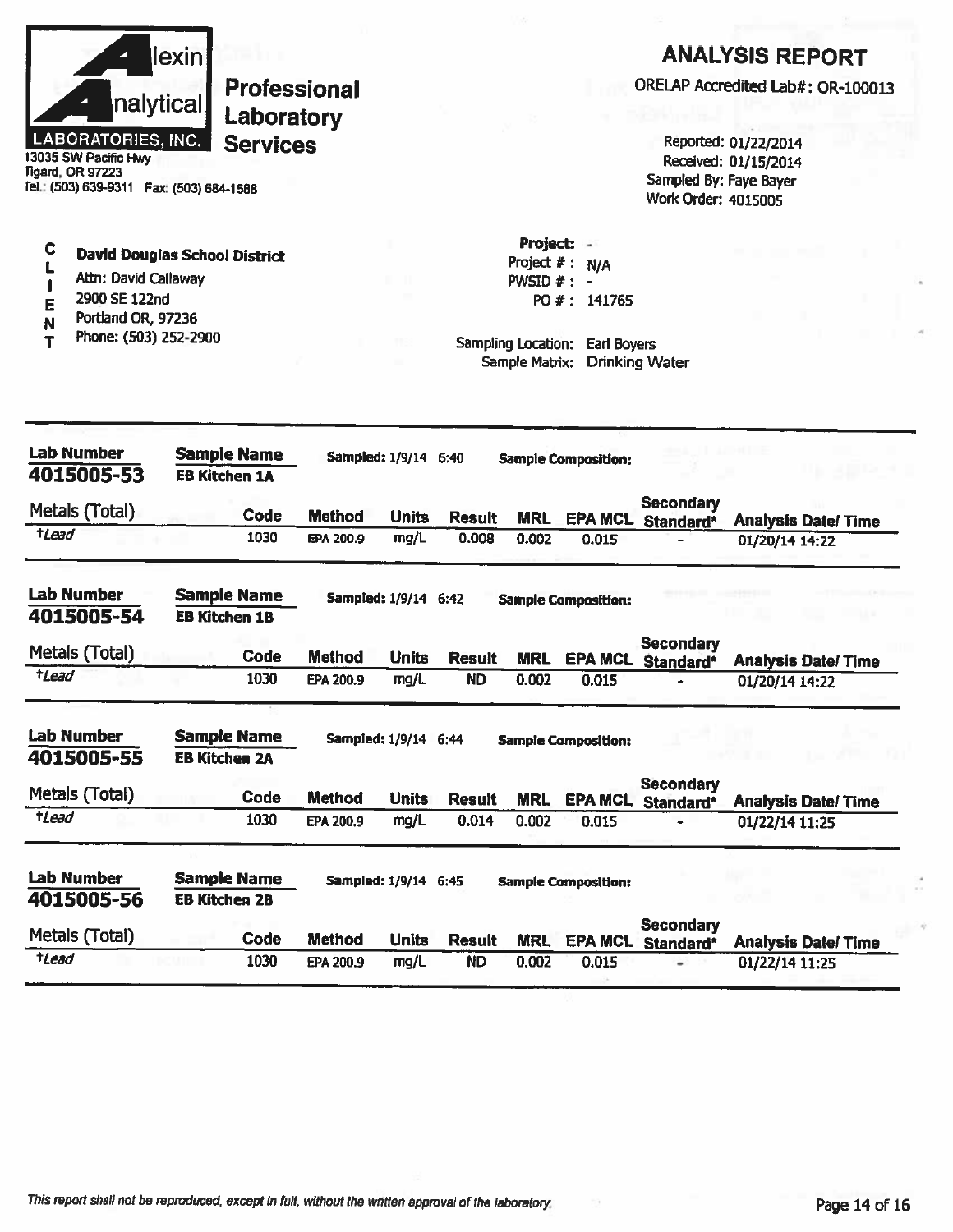|                                                                                                                           | lexin                                    |                              |                      |                            |                                          |                            |                                                      | <b>ANALYSIS REPORT</b>                       |
|---------------------------------------------------------------------------------------------------------------------------|------------------------------------------|------------------------------|----------------------|----------------------------|------------------------------------------|----------------------------|------------------------------------------------------|----------------------------------------------|
| nalytical                                                                                                                 | <b>Professional</b><br>Laboratory        |                              |                      |                            |                                          |                            |                                                      | ORELAP Accredited Lab#: OR-100013            |
| <b>LABORATORIES, INC.</b><br>13035 SW Pacific Hwy<br><b>Tigard, OR 97223</b><br>Tel.: (503) 639-9311  Fax: (503) 684-1588 | <b>Services</b>                          |                              |                      |                            |                                          |                            | Sampled By: Faye Bayer<br><b>Work Order: 4015005</b> | Reported: 01/22/2014<br>Received: 01/15/2014 |
| C<br>L<br>Attn: David Callaway<br>$\mathbf{I}$<br>ä.<br>2900 SE 122nd<br>E                                                | <b>David Douglas School District</b>     |                              |                      |                            | Project:<br>Project # :<br>PWSID $#$ : - | N/A<br>PO #: 141765        |                                                      |                                              |
| Portland OR, 97236<br>N<br>Phone: (503) 252-2900<br>т                                                                     |                                          |                              |                      |                            | Sampling Location:<br>Sample Matrix:     | Earl Boyers                | <b>Drinking Water</b>                                |                                              |
| <b>Lab Number</b><br>4015005-57                                                                                           | <b>Sample Name</b><br><b>EB Lobby 1A</b> | Sampled: 1/14/14 7:21        |                      |                            |                                          | <b>Sample Composition:</b> |                                                      |                                              |
| Metals (Total)                                                                                                            | Code                                     | <b>Method</b>                | <b>Units</b>         | <b>Result</b>              | <b>MRL</b>                               |                            | <b>Secondary</b><br><b>EPA MCL Standard*</b>         | <b>Analysis Date/Time</b>                    |
| $t$ Lead                                                                                                                  | 1030                                     | EPA 200.9                    | mg/L                 | <b>ND</b>                  | 0.002                                    | 0.015                      |                                                      | 01/22/14 11:25                               |
| <b>Lab Number</b><br>4015005-58                                                                                           | <b>Sample Name</b><br><b>EB Lobby 1B</b> | <b>Sampled: 1/14/14 7:23</b> |                      |                            |                                          | <b>Sample Composition:</b> |                                                      |                                              |
| Metals (Total)                                                                                                            | Code                                     | <b>Method</b>                | <b>Units</b>         | <b>Result</b>              | <b>MRL</b>                               |                            | <b>Secondary</b><br><b>EPA MCL Standard*</b>         | <b>Analysis Date/Time</b>                    |
| tLead                                                                                                                     | 1030                                     | <b>EPA 200.9</b>             | mg/L                 | <b>ND</b>                  | 0.002                                    | 0.015                      |                                                      | 01/22/14 11:25                               |
| <b>Lab Number</b><br>4015005-59                                                                                           | <b>Sample Name</b><br><b>EB Lobby 2A</b> | Sampled: 1/14/14 7:24        |                      |                            |                                          | <b>Sample Composition:</b> |                                                      |                                              |
| Metals (Total)                                                                                                            | Code                                     | <b>Method</b>                | <b>Units</b>         |                            |                                          |                            | <b>Secondary</b>                                     |                                              |
| $t$ <i>Lead</i>                                                                                                           | 1030                                     | EPA 200.9                    | mg/L                 | <b>Result</b><br><b>ND</b> | <b>MRL</b><br>0.002                      | 0.015                      | <b>EPA MCL Standard*</b>                             | <b>Analysis Date/Time</b><br>01/22/14 11:25  |
| <b>Lab Number</b><br>4015005-60                                                                                           | <b>Sample Name</b><br><b>EB Lobby 2B</b> | Sampled: 1/14/14 7:26        |                      |                            |                                          | <b>Sample Composition:</b> |                                                      |                                              |
| Metals (Total)                                                                                                            | Code                                     |                              |                      |                            |                                          |                            | <b>Secondary</b>                                     |                                              |
| $t$ <i>Lead</i>                                                                                                           | 1030                                     | <b>Method</b><br>EPA 200.9   | <b>Units</b><br>mg/L | <b>Result</b><br><b>ND</b> | <b>MRL</b><br>0.002                      | 0.015                      | EPA MCL Standard*                                    | <b>Analysis Date/Time</b><br>01/22/14 11:25  |
|                                                                                                                           |                                          |                              |                      |                            |                                          |                            |                                                      |                                              |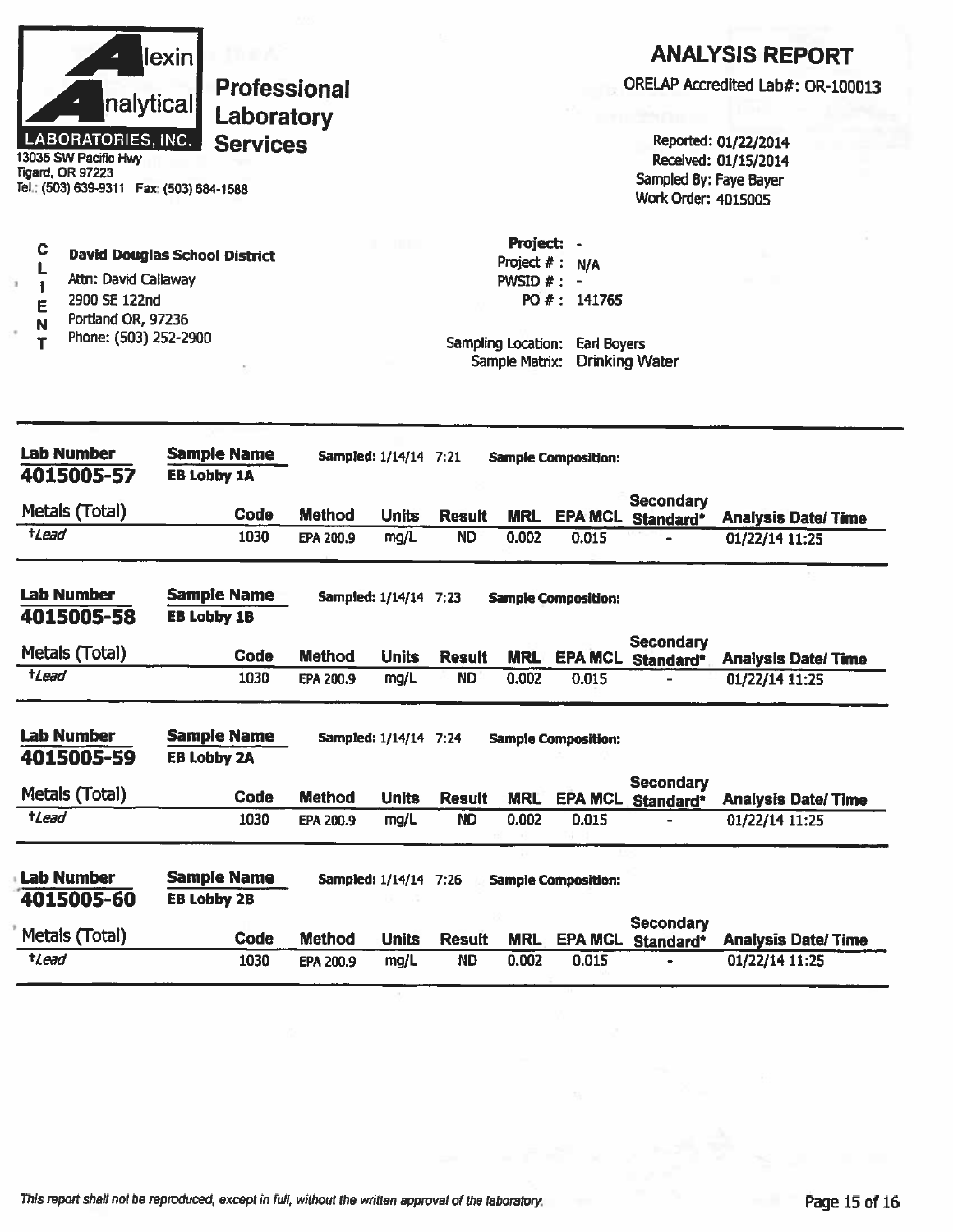

13035 SW Pacific Hwy Tigard, OR 97223 Tel.: (503) 639-9311 Fax: (503) 684-1588

#### $\mathbf C$ **David Douglas School District**

- L Attn: David Callaway  $\mathbf{I}$
- 2900 SE 122nd E
- Portland OR, 97236 N
- Phone: (503) 252-2900 T

### **ANALYSIS REPORT**

ORELAP Accredited Lab#: OR-100013

Reported: 01/22/2014 Received: 01/15/2014 Sampled By: Faye Bayer **Work Order: 4015005** 

Project: -Project  $#: N/A$ PWSID  $#: -$ PO #: 141765

Sampling Location: Earl Boyers Sample Matrix: Drinking Water

 $ND = None detected$  $MRL = Minimum Reporting Limit$ MCLE This analyte exceeds the MCL limit.

MCL = Maximum Contamination Limit

f All procedures for this analysis conform to NELAC standards.

Approved by: **Scott Dickman** 

Lab Director<br>This report shall not be reproduced, except in full, without the written approval of the laboratory.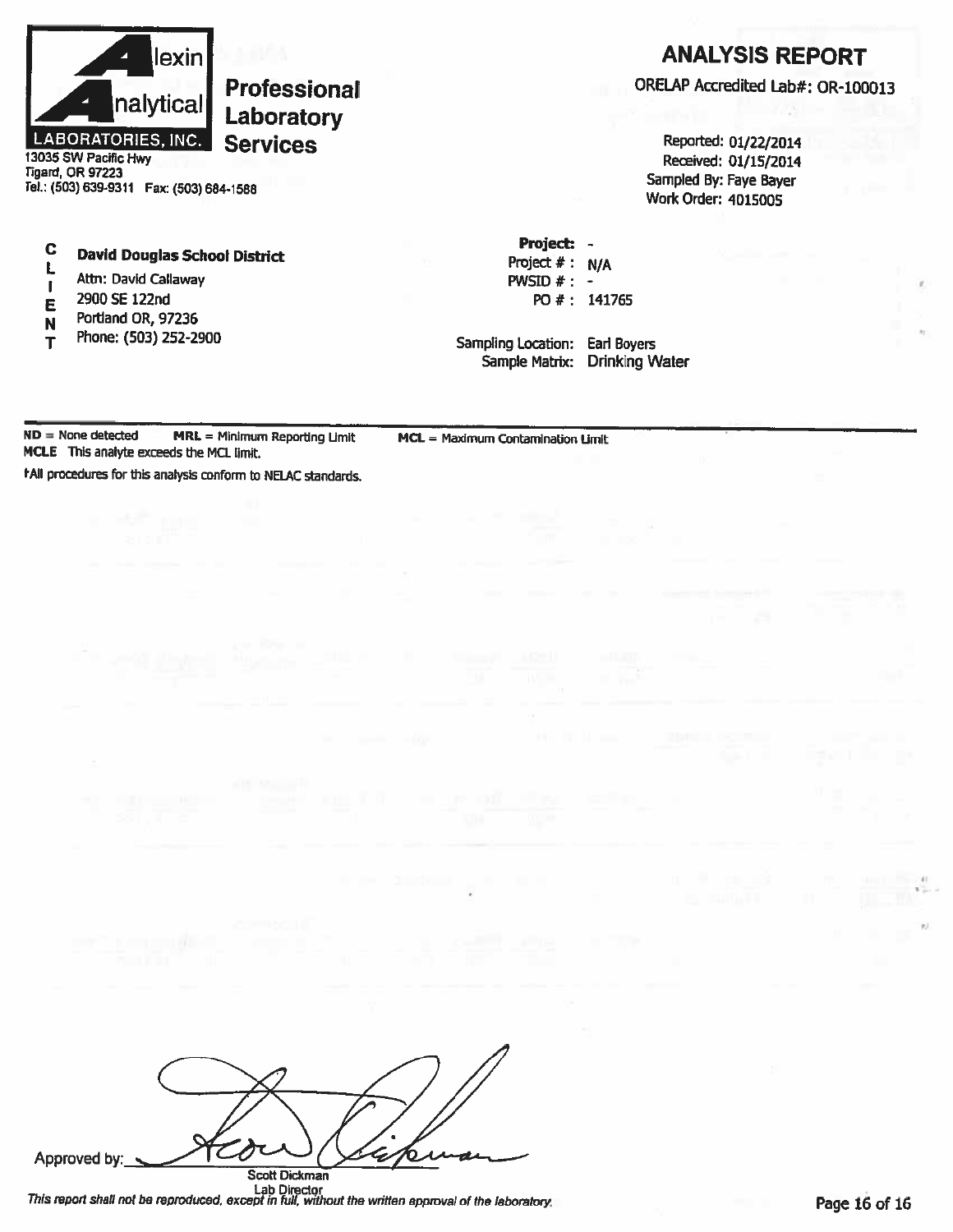|                                                                                                         | lexin <br><b>Professional</b><br>nalytical<br>Laboratory<br><b>LABORATORIES, INC.</b><br><b>Services</b><br>13035 SW Pacific Hwy<br><b>Tigard, OR 97223</b><br>Tel.: (503) 639-9311    Fax: (503) 684-1588<br>C<br><b>David Douglas School District</b> |                                                         |               |              | <b>RECEIVED</b><br>MAX 25 215<br><b>ACCOUNTS PAYABLE</b> |                                                                                    |                                           | <b>ANALYSIS REPORT</b><br>ORELAP Accredited Lab#: OR-100013<br>Reported: 05/12/2016<br>Received: 04/29/2016<br>Sampled By: Troy Thompson<br>Work Order: 6120002 |  |  |
|---------------------------------------------------------------------------------------------------------|---------------------------------------------------------------------------------------------------------------------------------------------------------------------------------------------------------------------------------------------------------|---------------------------------------------------------|---------------|--------------|----------------------------------------------------------|------------------------------------------------------------------------------------|-------------------------------------------|-----------------------------------------------------------------------------------------------------------------------------------------------------------------|--|--|
| Attn: Troy Thompson<br>11300 NE Halsey St<br>Е<br>Portland OR, 97220<br>N<br>Phone: (503) 252-2900<br>Т |                                                                                                                                                                                                                                                         |                                                         |               |              |                                                          | <b>Project:</b><br>Project $#$ :<br><b>PWSID <math>#</math>:</b><br>Sample Matrix: | N/A<br>Sampling Location: Varies<br>Water |                                                                                                                                                                 |  |  |
| <b>Lab Number</b>                                                                                       |                                                                                                                                                                                                                                                         |                                                         |               |              |                                                          |                                                                                    |                                           |                                                                                                                                                                 |  |  |
|                                                                                                         |                                                                                                                                                                                                                                                         | Code                                                    | <b>Method</b> | <b>Units</b> | <b>Result</b>                                            | <b>MRL</b>                                                                         | <b>EPA MCL</b>                            | <b>Analysis Date/Time</b>                                                                                                                                       |  |  |
| 6120002-01<br><b>Metals (Total)</b>                                                                     |                                                                                                                                                                                                                                                         | Sample Name: GP Cafe C<br>Sampled: 4/17/16 6:17         |               |              |                                                          |                                                                                    |                                           |                                                                                                                                                                 |  |  |
| +Lead                                                                                                   |                                                                                                                                                                                                                                                         | 1030                                                    | EPA 200.9     | mg/L         | 0.010                                                    | 0.002                                                                              | 0.015                                     | 05/09/16 17:17                                                                                                                                                  |  |  |
| 6120002-02<br><b>Metals (Total)</b><br><i><b>+Lead</b></i>                                              |                                                                                                                                                                                                                                                         | Sample Name: GP Cafe D<br>Sampled: 4/17/16 6:17<br>1030 | EPA 200.9     | mg/L         | 0.008                                                    | 0.002                                                                              | 0.015                                     | 05/09/16 17:17                                                                                                                                                  |  |  |
| 6120002-03<br><b>Metals (Total)</b>                                                                     |                                                                                                                                                                                                                                                         | Sample Name: GP GC<br>Sampled: 4/17/16 6:15             |               |              |                                                          |                                                                                    |                                           |                                                                                                                                                                 |  |  |
| +Lead                                                                                                   |                                                                                                                                                                                                                                                         | 1030                                                    | EPA 200.9     | mg/L         | 0.010                                                    | 0.002                                                                              | 0.015                                     | 05/09/16 17:17                                                                                                                                                  |  |  |
| 6120002-04<br><b>Metals (Total)</b>                                                                     |                                                                                                                                                                                                                                                         | <b>Sample Name: GP GD</b><br>Sampled: 4/17/16 6:15      |               |              |                                                          |                                                                                    |                                           |                                                                                                                                                                 |  |  |
| +Lead                                                                                                   |                                                                                                                                                                                                                                                         | 1030                                                    | EPA 200.9     | mg/L         | <b>ND</b>                                                | 0.002                                                                              | 0.015                                     | 05/09/16 17:17                                                                                                                                                  |  |  |
| 6120002-05                                                                                              |                                                                                                                                                                                                                                                         | Sample Name: AO hall 9C<br>Sampled: 4/17/16 6:45        |               |              |                                                          |                                                                                    |                                           |                                                                                                                                                                 |  |  |
| <b>Metals (Total)</b><br>+Lead                                                                          |                                                                                                                                                                                                                                                         | 1030                                                    | EPA 200.9     | mg/L         | 0.005                                                    | 0.002                                                                              | 0.015                                     | 05/09/16 17:17                                                                                                                                                  |  |  |
| 6120002-06<br><b>Metals (Total)</b>                                                                     |                                                                                                                                                                                                                                                         | Sample Name: AO hall 9D<br>Sampled: 4/17/16 6:45        |               |              |                                                          |                                                                                    |                                           |                                                                                                                                                                 |  |  |
| $t$ <i>Lead</i>                                                                                         |                                                                                                                                                                                                                                                         | 1030                                                    | EPA 200.9     | mg/L         | <b>ND</b>                                                | 0.002                                                                              | 0.015                                     | 05/09/16 17:17                                                                                                                                                  |  |  |
| 6120002-07                                                                                              |                                                                                                                                                                                                                                                         | <b>Sample Name: EB 3C</b><br>Sampled: 4/17/16 6:30      |               |              |                                                          |                                                                                    |                                           |                                                                                                                                                                 |  |  |
| <b>Metals (Total)</b><br>+Lead                                                                          |                                                                                                                                                                                                                                                         | 1030                                                    | EPA 200.9     | mg/L         | <b>ND</b>                                                | 0.002                                                                              | 0.015                                     | 05/09/16 17:17                                                                                                                                                  |  |  |
|                                                                                                         |                                                                                                                                                                                                                                                         |                                                         |               |              |                                                          |                                                                                    |                                           |                                                                                                                                                                 |  |  |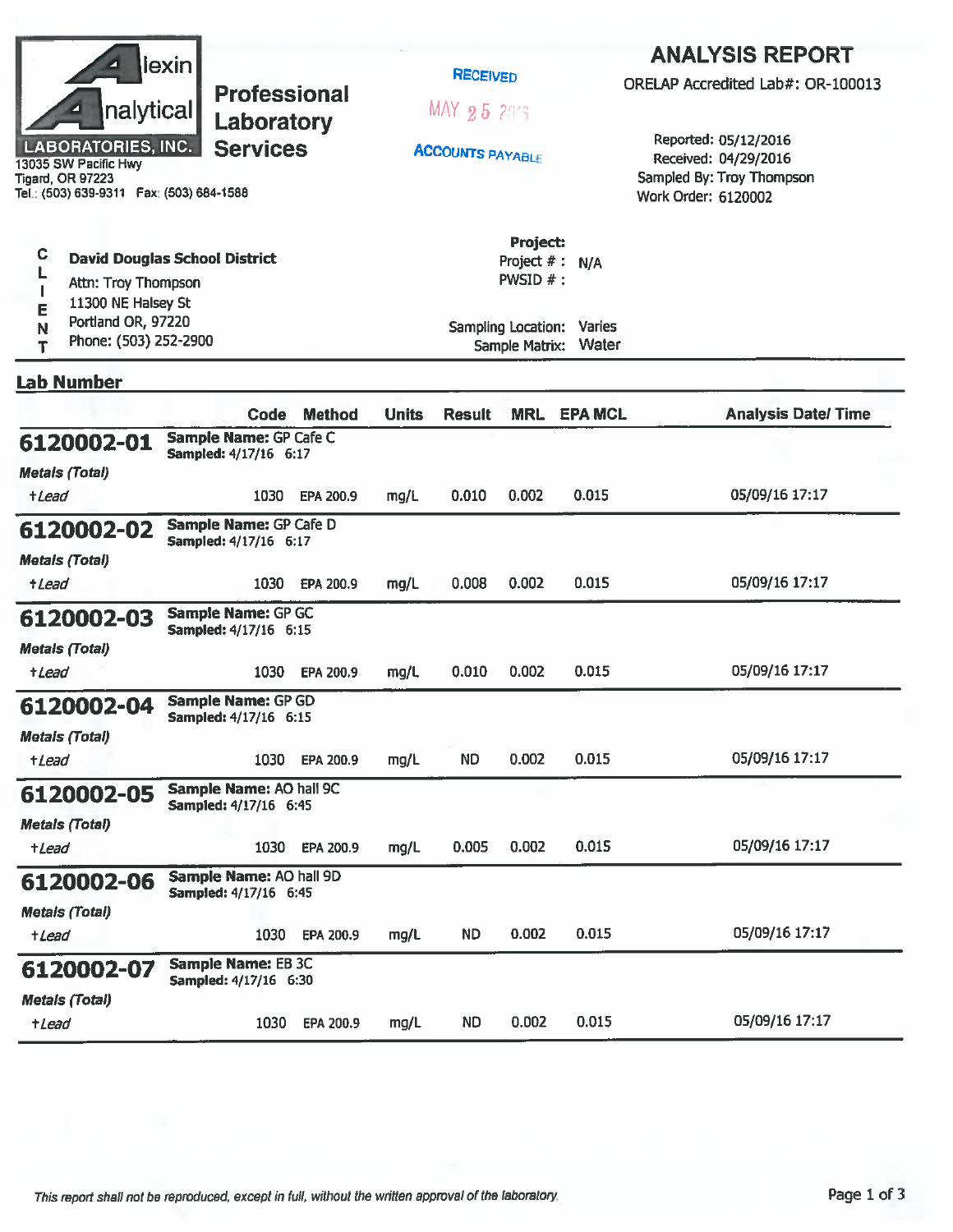|                                                                                              | lexin                                                  |               |              |                         |                                        |                                    | <b>ANALYSIS REPORT</b>                                                   |
|----------------------------------------------------------------------------------------------|--------------------------------------------------------|---------------|--------------|-------------------------|----------------------------------------|------------------------------------|--------------------------------------------------------------------------|
|                                                                                              | <b>Professional</b>                                    |               |              | <b>RECEIVED</b>         |                                        |                                    | ORELAP Accredited Lab#: OR-100013                                        |
| nalytical<br><b>LABORATORIES, INC.</b>                                                       | Laboratory<br><b>Services</b>                          |               |              | MAY 25 2016             |                                        |                                    | Reported: 05/12/2016                                                     |
| 13035 SW Pacific Hwy<br><b>Tigard, OR 97223</b><br>Tel.: (503) 639-9311  Fax: (503) 684-1588 |                                                        |               |              | <b>ACCOUNTS PAYABLE</b> |                                        |                                    | Received: 04/29/2016<br>Sampled By: Troy Thompson<br>Work Order: 6120002 |
| C<br>Attn: Troy Thompson<br>11300 NE Halsey St                                               | <b>David Douglas School District</b>                   |               |              |                         | Project:<br>Project #: N/A<br>PWSID #: |                                    |                                                                          |
| E<br>Portland OR, 97220<br>N<br>Phone: (503) 252-2900<br>T                                   |                                                        |               |              |                         | Sample Matrix:                         | Sampling Location: Varies<br>Water |                                                                          |
| <b>Lab Number</b>                                                                            |                                                        |               |              |                         |                                        |                                    |                                                                          |
|                                                                                              | Code                                                   | <b>Method</b> | <b>Units</b> | <b>Result</b>           | <b>MRL</b>                             | <b>EPA MCL</b>                     | <b>Analysis Date/Time</b>                                                |
| 6120002-08<br><b>Metals (Total)</b>                                                          | <b>Sample Name: EB 3D</b><br>Sampled: 4/17/16 6:30     |               |              |                         |                                        |                                    |                                                                          |
| <i><b>+Lead</b></i>                                                                          | 1030                                                   | EPA 200.9     | mg/L         | <b>ND</b>               | 0.002                                  | 0.015                              | 05/09/16 17:17                                                           |
| 6120002-09                                                                                   | Sample Name: GH 20C<br>Sampled: 4/17/16 6:45           |               |              |                         |                                        |                                    |                                                                          |
| <b>Metals (Total)</b><br>+ <i>Lead</i>                                                       | 1030                                                   | EPA 200.9     | mg/L         | 0.095                   | 0.008                                  | 0.015                              | 05/09/16 17:17 MCLE                                                      |
| 6120002-10                                                                                   | Sample Name: GH 20D<br>Sampled: 4/17/16 6:45           |               |              |                         |                                        |                                    |                                                                          |
| <b>Metals (Total)</b><br>+Lead                                                               | 1030                                                   | EPA 200.9     | mg/L         | 0.003                   | 0.002                                  | 0.015                              | 05/09/16 17:17                                                           |
| 6120002-11                                                                                   | Sample Name: GH CL #1A<br><b>Sampled: 4/17/16 6:50</b> |               |              |                         |                                        |                                    |                                                                          |
| <b>Metals (Total)</b><br>+Lead                                                               | 1030                                                   | EPA 200.9     | mg/L         | 0.003                   | 0.002                                  | 0.015                              | 05/09/16 17:17                                                           |
| 6120002-12                                                                                   | Sample Name: GH CL #1B<br>Sampled: 4/17/16 6:50        |               |              |                         |                                        |                                    |                                                                          |
| <b>Metals (Total)</b>                                                                        |                                                        |               |              |                         |                                        |                                    |                                                                          |
| +Lead                                                                                        | 1030                                                   | EPA 200.9     | mg/L         | ND.                     | 0.002                                  | 0.015                              | 05/09/16 17:17                                                           |
| 6120002-13                                                                                   | Sample Name: GH hall 1D<br>Sampled: 4/17/16 6:46       |               |              |                         |                                        |                                    |                                                                          |
| <b>Metals (Total)</b><br>+Lead                                                               | 1030                                                   | EPA 200.9     | mg/L         | 0.002                   | 0.002                                  | 0.015                              | 05/11/16 14:46                                                           |
| 6120002-14                                                                                   | Sample Name: GH hall 1C                                |               |              |                         |                                        |                                    |                                                                          |
| <b>Metals (Total)</b>                                                                        | Sampled: 4/17/16 6:45                                  |               |              |                         |                                        |                                    |                                                                          |
| +Lead                                                                                        | 1030                                                   | EPA 200.9     | mg/L         | 0.023                   | 0.002                                  | 0.015                              | 05/11/16 14:46 MCLE                                                      |